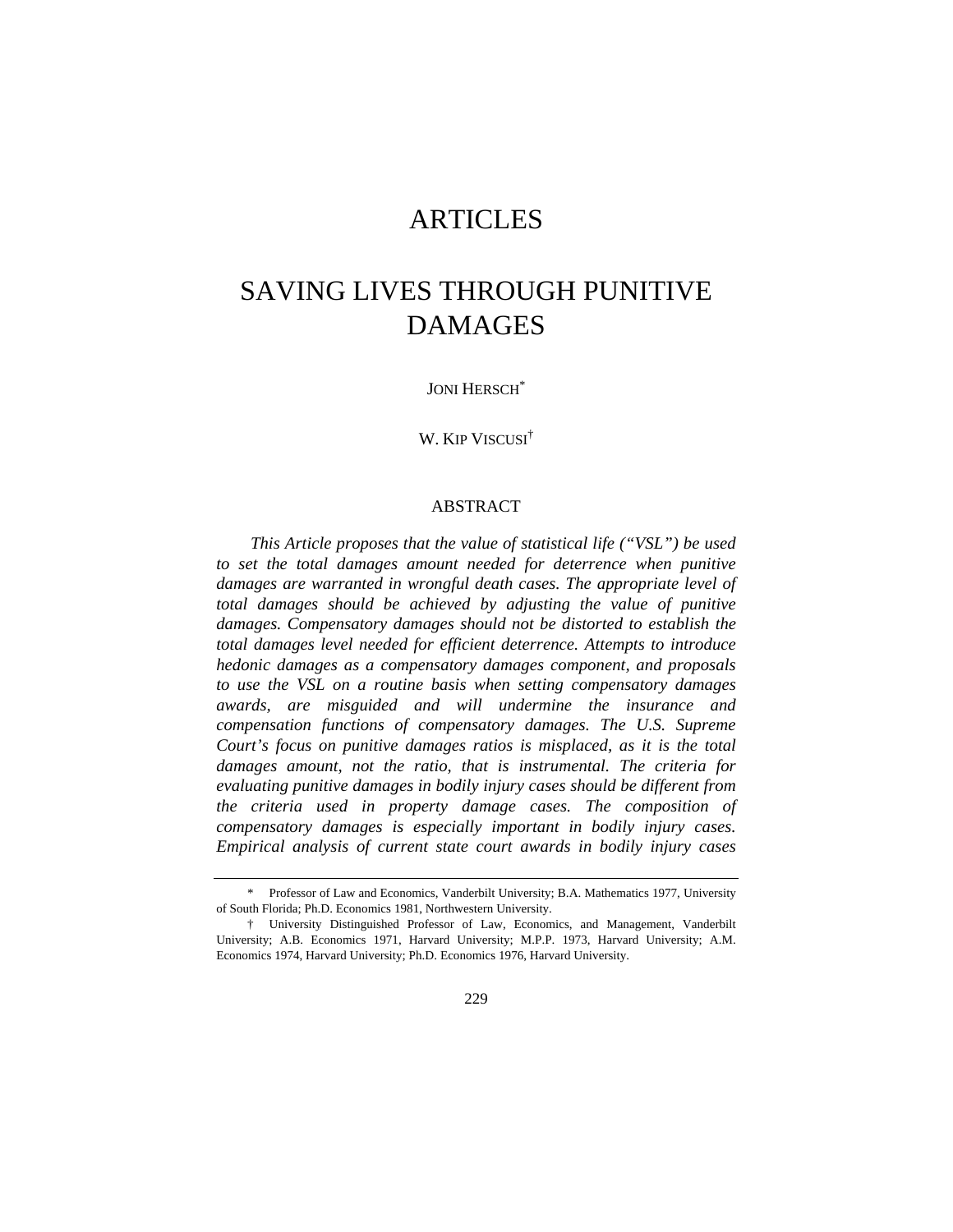*shows the desired positive relationship between punitive damages awards and the nonpecuniary loss.* 

## I. INTRODUCTION

Punitive damages can save lives in an efficient manner.<sup>1</sup> But at present, punitive damages are not structured to serve a deterrence function. In this Article, we propose a methodology for setting punitive damages in bodily injury cases that will enable punitive damages to fulfill their proper deterrence role. The primary focus is on wrongful death cases, but the approach generalizes to other personal injury contexts. The damages structure we propose to promote efficient levels of safety uses the value of statistical life ("VSL") to establish the punitive damages award. At the same time, our proposed use of the VSL does not distort the current role of compensatory damages. Using our punitive damages framework as a point of reference, this Article also provides an empirical analysis of punitive damages awarded in state courts.

The VSL measures the tradeoff between fatality risk and money for small changes in risk.<sup>2</sup> It is standard practice for government agencies to use a VSL when assessing the benefits associated with the expected lives that will be saved by government regulations. $3$  Our proposal establishes

 <sup>1.</sup> Punitive damages are designed to punish and serve as a deterrent. A typical example of punitive damages instructions indicating the punishment and deterrence functions of punitive damages is that of New Mexico: "Punitive damages are awarded for the limited purposes of punishment and to deter others from the commission of like offenses." N.M. Uniform Jury Instructions for Civil Cases § 13-1827 (West 2009). In this Article, we focus on the deterrence role. In *Exxon Shipping Co. v. Baker*, the U.S. Supreme Court cited the following cases as examples of the consensus that deterrence is the rationale underlying punitive damages: *Moskovitz v. Mount Sinai Medical Center*, 635 N.E.2d 331, 343 (Ohio 1994) ("The purpose of punitive damages is not to compensate a plaintiff, but to punish and deter certain conduct."); *Hamilton Development Co. v. Broad Rock Club, Inc.*, 445 S.E.2d 140, 143 (Va. 1994) (same); *Loitz v. Remington Arms Co.*, 563 N.E.2d 397, 401 (Ill. 1990) (same); *Green Oil Co. v. Hornsby*, 539 So. 2d 218, 222 (Ala. 1989) (same); and *Masaki v. General Motors Corp.*, 780 P.2d 566, 570 (Haw. 1989) (same). Exxon Shipping Co. v. Baker, 128 S. Ct. 2605, 2621 n.9 (2008). The Court also cited *Cooper Industries, Inc. v. Leatherman Tool Group, Inc.*, 532 U.S. 424, 432 (2001) (stating that punitive damages are "intended to punish the defendant and to deter future wrongdoing"); *State Farm Mutual Automobile Insurance Co. v. Campbell*, 538 U.S. 408, 416 (2003) ("[P]unitive damages . . . are aimed at deterrence and retribution."); and RESTATEMENT (SECOND) OF TORTS § 908 cmt. a (1979). *Id.*

 <sup>2.</sup> W. Kip Viscusi, *The Devaluation of Life*, 3 REG. & GOVERNANCE 103, 105 (2009).

 <sup>3.</sup> *Id.* at 103, 107. *See, e.g.*, OFFICE OF INFO. & REGULATORY AFFAIRS, U.S. OFFICE OF MGMT. & BUDGET, INFORMING REGULATORY DECISIONS: 2003 REPORT TO CONGRESS ON THE COSTS AND BENEFITS OF FEDERAL REGULATIONS AND UNFUNDED MANDATES ON STATE, LOCAL, AND TRIBAL ENTITIES app. A, at 94 (2003) (noting agencies' use of the VSL in calculating costs and benefits of regulations); Memorandum from Tyler D. Duvall, Assistant Sec'y for Transp. Policy, & D. J. Gribbin, Gen. Counsel, to Secretarial Officers, Modal Administrators, U.S. Dep't of Transp., Treatment of the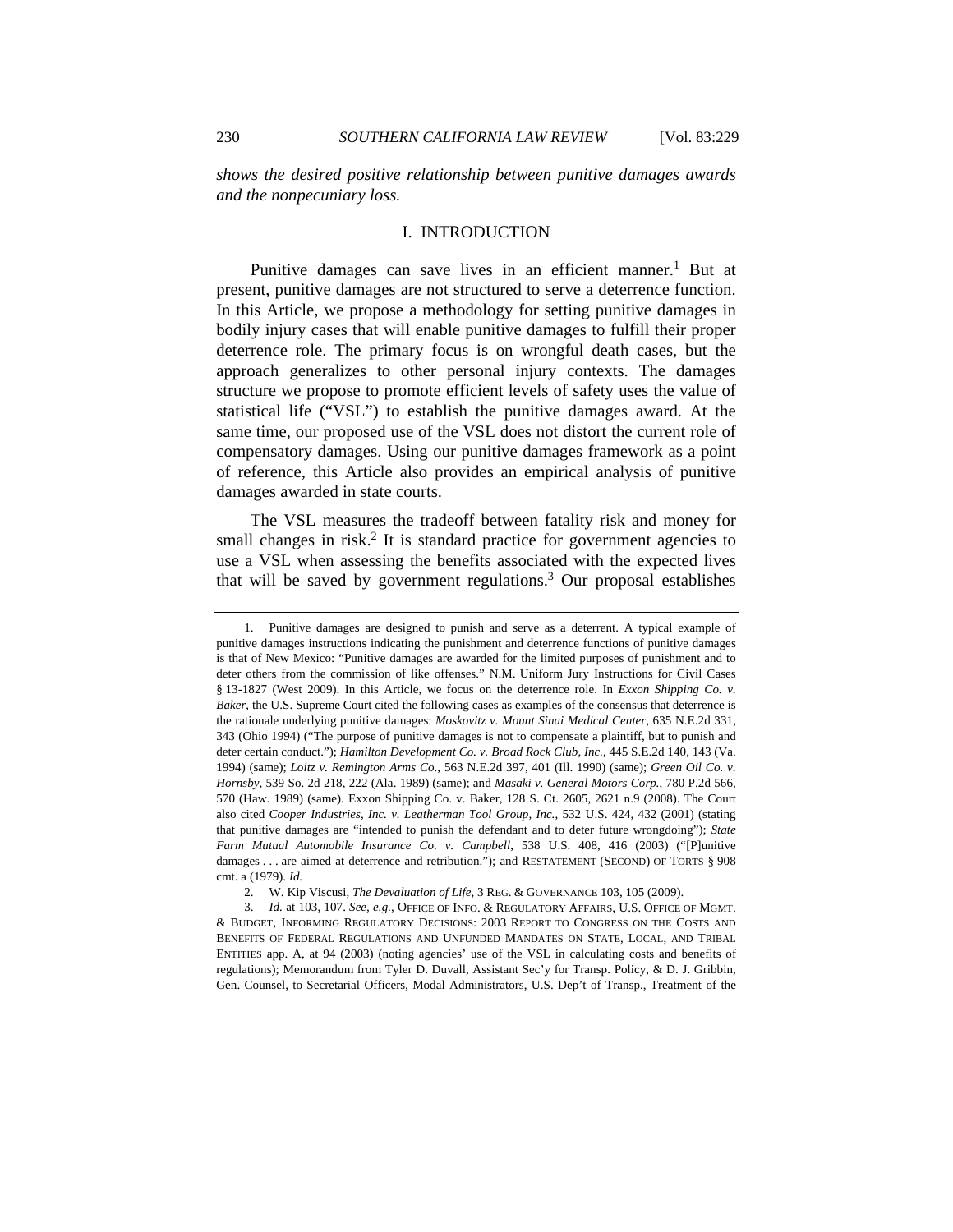proper incentives for deterrence in wrongful death cases by linking punitive damages awards to the VSL rather than to the typically lower value of compensatory damages.

This Article proposes the following punitive damages formula for wrongful death cases: the total value of punitive damages plus compensatory damages should equal the VSL. To achieve this equality, there should be no change in current practices regarding the value of compensatory damages. Rather, the entire adjustment should be made to punitive damages, which should be set to equal the VSL minus the value of compensatory damages. The Article elaborates on this proposal, indicating how it can be modified to account for unusually large economic losses and a low probability of detection.

Advocating the use of the VSL concept in tort damages contexts is not new, but to date the focus has been on using it to set compensatory damages rather than punitive damages. There have been many attempts to use the VSL in the courtroom as what has been termed a "hedonic value of life," but most jurisdictions have rejected this concept.<sup>4</sup> Nevertheless, some prominent legal scholars have advocated using the VSL as a component of compensatory damages. As discussed below, Eric Posner and Cass Sunstein advocate including the VSL as a component of compensatory damages in addition to currently recognized compensatory damages categories.<sup>5</sup> Similarly, A. Mitchell Polinsky and Steven Shavell seek to use the same punitive damages formula for property damage and bodily injury cases, which leads them to propose that compensatory damages should equal the VSL for wrongful death cases, irrespective of whether punitive damages are warranted.<sup>6</sup> This Article will show that use of the VSL to establish the level of compensatory damages is misguided because it undermines the current function of compensatory damages.

Economic Value of Statistical Life in Departmental Analyses, *available at* http://ostpxweb.dot.gov/ policy/reports/080205.htm [hereinafter Duvall & Gribbin Memo] (suggesting how to improve the use of the VSL); National Center for Environmental Economics, Frequently Asked Questions on Mortality Risk Valuation, http://yosemite.epa.gov/ee/epa/eed.nsf/webpages/Mortality%20risk%20valuation.html (select "Why Does EPA Use a Value of Statistical Life?") (last visited Nov. 3, 2009).

 <sup>4.</sup> Thomas R. Ireland, *Recent Legal Decisions Regarding Hedonic Damages: An Update*, 13 J. FORENSIC ECON. 189, 190–92 (2000).

 <sup>5.</sup> Eric A. Posner & Cass R. Sunstein, *Dollars and Death*, 72 U. CHI. L. REV. 537, 587–90 (2005).

 <sup>6.</sup> A. Mitchell Polinsky & Steven Shavell, *Punitive Damages: An Economic Analysis*, 111 HARV. L. REV. 869, 889–90, 941–42 (1998). Under Polinsky and Shavell's proposal, if the probability of detection is 1.0, then in a wrongful death case there is no rationale for punitive damages from a deterrence standpoint because their proposal always sets compensatory damages to equal the VSL. *Id.* at 891.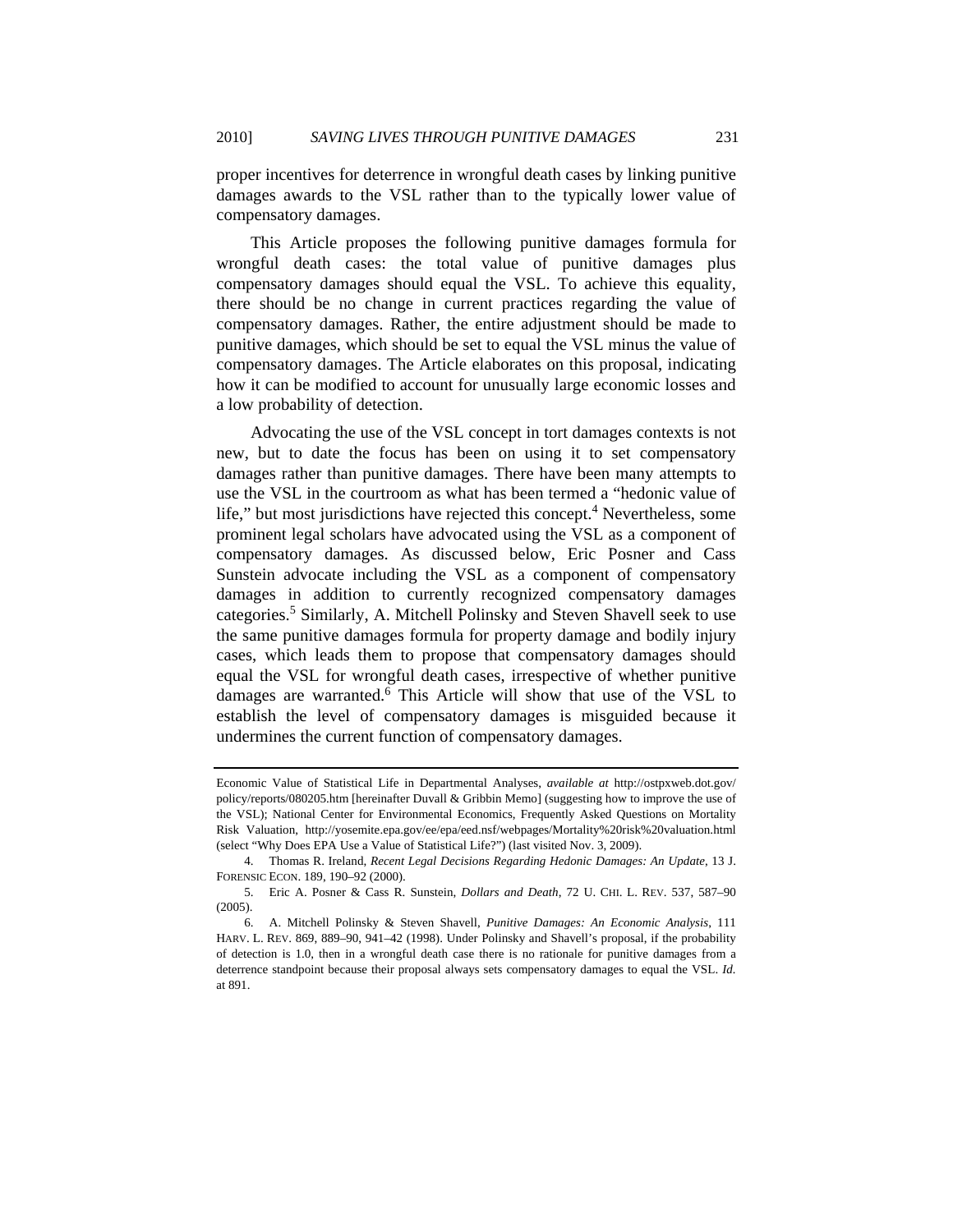The proper setting of deterrence damages in bodily injury cases requires an approach that is quite different from that used in property damage cases. Compensatory damages in property damage cases can make the victim "whole" by reimbursing for the monetary value of the loss, but this is not so for bodily injury cases. Compensatory damages for wrongful death or other bodily injury cases cannot ensure that injurers have paid fully for the harm they have caused. Potential victims would not become indifferent to the prospect of living or dying merely because they anticipate compensation for wrongful death, $7$  and this point generalizes to severe bodily injury outcomes as well.<sup>8</sup>

Correctly incorporating the VSL in setting punitive damages awards in cases involving bodily injury will often raise punitive damages awards above current levels. Such an increase may create conflicts with the U.S. Supreme Court's recently established guidelines regarding the proper ratio of punitive damages to total compensatory damages, hereinafter referred to as the "punitive damages ratio." The Court advocated a single-digit ratio as a reasonable upper limit in *State Farm Mutual Automobile Insurance Co. v. Campbell*<sup>9</sup> and more recently reduced the desired ratio to 1:1 for maritime cases in *Exxon Shipping Co. v. Baker*. 10

Application of any such ratio as indicated by the Supreme Court has three principal shortcomings. First, from the standpoint of deterrence, it is the total damages amount, not the punitive damages ratio, that is most consequential. Thus, the ratio concept is not well suited to assessing the adequacy of punitive damages. Second, it is not appropriate to analyze property damage cases and bodily injury cases using the same cookie-cutter ratio approach. The damages relationships appropriate to fulfilling the deterrence objective of punitive damages are quite different in these two contexts. Third, such ratio calculations ignore the components of compensatory damages. Compensatory damages are the sum of economic

 <sup>7.</sup> There may, of course, be some bequest motive, but these values have not been found to be extremely large relative to the VSL. In particular, the bequest value for workers in hazardous jobs is "equivalent to a 2.4% chance at another year of life." Michael J. Moore & W. Kip Viscusi, *Models for Estimating Discount Rates for Long-Term Health Risks Using Labor Market Data*, 3 J. RISK & UNCERTAINTY 381, 399 (1990).

 <sup>8.</sup> The key aspect of severe personal injury cases is that the injury reduces the marginal utility that the victim can derive from income. W. Kip Viscusi & William N. Evans, *Utility Functions That Depend on Health Status: Estimates and Economic Implications*, 80 AM. ECON. REV. 353, 370 (1990). *See also* W. Kip Viscusi, *Pain and Suffering: Damages in Search of a Sounder Rationale*, 1 MICH. L. & POL'Y REV. 141, 147–56 (1996).

<sup>9.</sup> State Farm Mut. Auto. Ins. Co. v. Campbell, 538 U.S. 408, 425 (2003).

<sup>10.</sup> Exxon Shipping Co. v. Baker, 128 S. Ct. 2605, 2633 (2008).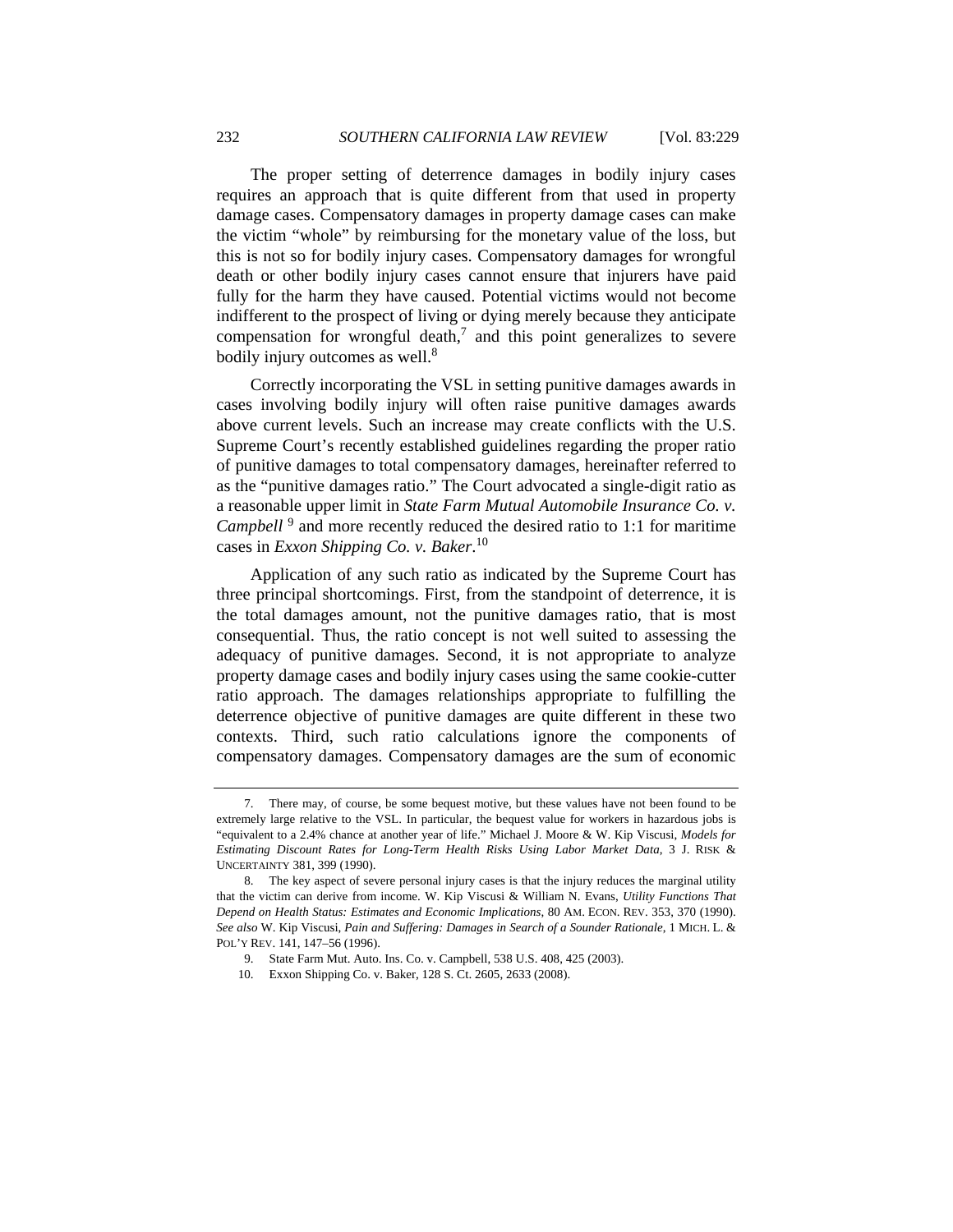and noneconomic damages. Because of the difference in the nature of the harms, noneconomic losses will have a relatively greater role in bodily injury cases than in property damage cases. In terms of the effect on punitive damages in bodily injury cases, the noneconomic losses should be accorded greater weight than the economic damages since the latter component will tend to understate both the harm caused and the total damages required for effective deterrence. Our analysis demonstrates that any such punitive damages ratio as indicated by the Supreme Court is inappropriate for cases involving bodily injury, and such ratios should not be applied.

Our empirical analysis, based on data from the Civil Justice Survey of State Courts  $2005$ ,<sup>11</sup> demonstrates that the current determinants of punitive damages are more complex than the relatively blunt punitive damages ratio approach advocated by the Supreme Court. In particular, our analysis shows that in bodily injury cases, greater weight is placed on the noneconomic loss component than on the economic loss value. Such a disproportionate weight is consistent with our assessment that noneconomic damages that are appropriate for purposes of compensation are inadequate from the standpoint of deterrence.

Our proposed punitive damages approach shifts the focus from admissible punitive damages ratios to the total monetary amount needed for deterrence. How this can be done is illustrated using examples of wrongful death cases from state courts. The appropriate deterrence damages value incorporates information on the VSL, thus providing explicit guidance for an assessment of punitive damages awards that would otherwise be fraught with substantial error.

## II. THE VALUE OF STATISTICAL LIFE

The economic approach to valuing risks of death yields a dollar value known as the "value of statistical life," sometimes called the "value of life."<sup>12</sup> The VSL is the rate of tradeoff between money and small risks of death. Government agencies use this approach to value the reductions in mortality risk associated with government regulations.<sup>13</sup>

 <sup>11.</sup> Bureau of Justice Statistics, U.S. Dep't of Justice, Civil Justice Survey of State Courts, 2005: Codebook (Jan. 14, 2009), *available at* http://www.icpsr.umich.edu/icpsrweb/ICPSR/ studies/23862?archive=ICPSR&q=23862 [hereinafter CJSSC 2005: Codebook].

 <sup>12.</sup> *See generally* W. KIP VISCUSI, FATAL TRADEOFFS: PUBLIC AND PRIVATE RESPONSIBILITIES FOR RISK (1992) (using the terminology "value of life"). Recent studies use the terminology "value of statistical life." *See supra* note 3.

 <sup>13.</sup> *See supra* note 3.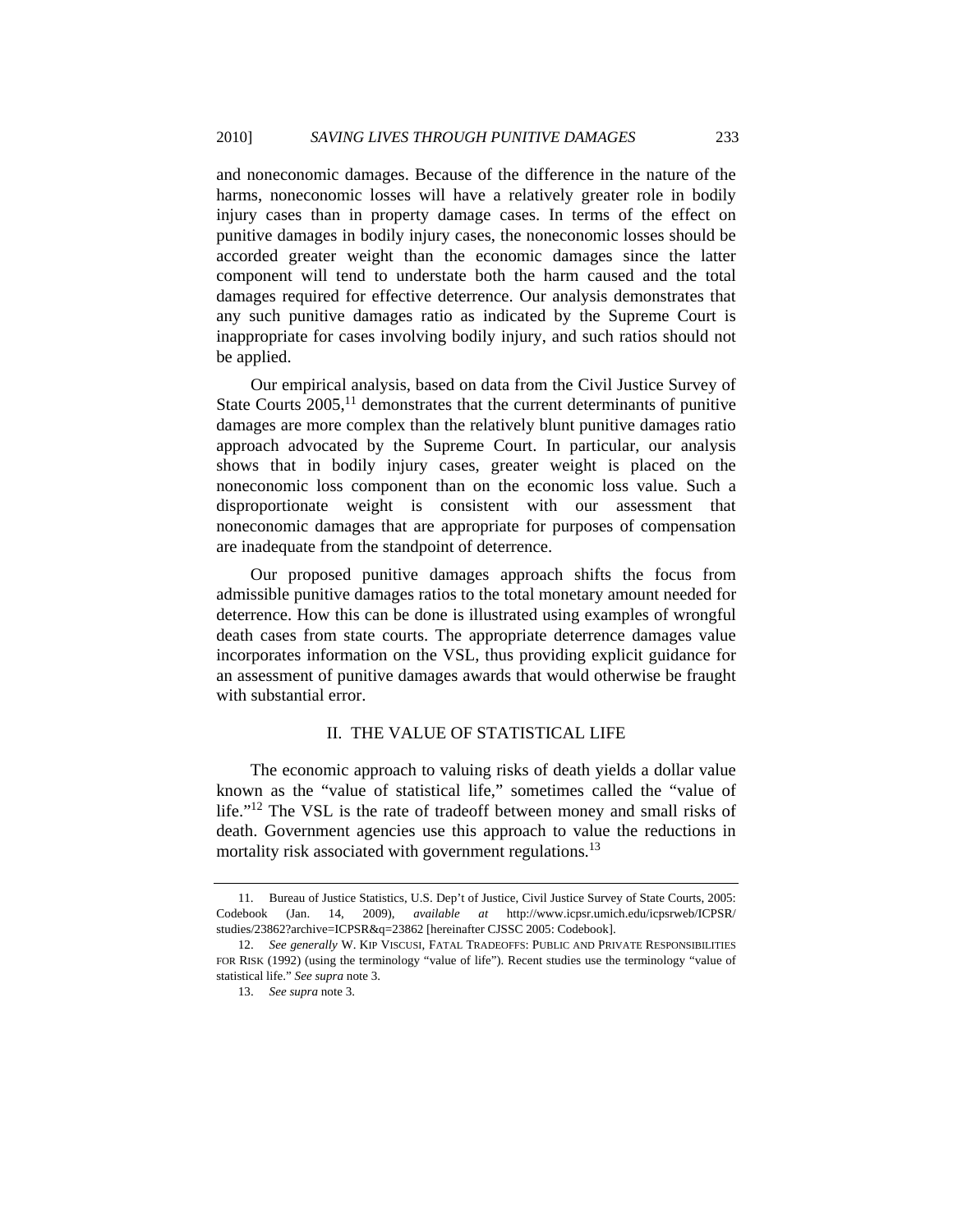To illustrate the VSL concept, consider the following example.14 Suppose a worker is willing to accept a fatality risk of 1/10,000 in return for an annual wage compensation of \$900. The VSL, or the value per unit risk, is \$900 divided by 1/10,000, or \$9 million. Viewed somewhat differently, if 10,000 workers were each exposed to a 1/10,000 risk of death and each required \$900 in compensation to face this risk, there would be a total of \$9 million in compensation paid for the one expected, or statistical, death. By the same token, these workers would be willing to pay \$900 for a fatality risk reduction of 1/10,000. Thus, the buying price and selling price for changes in risk are the same for very small changes in risk.

To establish the VSL figures, the government does not rely on such hypothetical thought experiments, but instead relies primarily on the value derived from labor market studies of workers' wage-risk tradeoffs. Thus, the VSL is calculated based on the actual amount of additional wage compensation that workers receive for fatality risks and the actual level of these risks.15 The estimates of the wage premiums for risk used in these calculations are based on statistical analyses of large groups of workers that control for other aspects of the job and worker productivity.

Government agencies that rely on the VSL methodology for evaluating regulatory proposals use generally similar values, although the specific VSL figure may differ somewhat by agency. The Environmental Protection Agency ("EPA") uses estimates based on reviews of the VSL literature and selected key studies, with the EPA's Air Office using a VSL of just under \$7 million and other branches of the agency using a VSL as high as \$9 million.<sup>16</sup> Likewise, the Department of Transportation recommends use of a VSL of \$5.8 million based on a somewhat different set of studies.<sup>17</sup> There will be some differences across studies because of differences in the samples of workers used and differences in methodology.18 The VSL approach is an accepted methodology within the economics literature and among government agencies. Dozens of peer reviewed studies estimating VSLs have been published in major economics journals, and the Office of Management and Budget has suggested that

 <sup>14.</sup> This example is intended to illustrate the VSL based on a thought experiment rather than indicating the kinds of statistical studies used to generate the VSL estimates.

 <sup>15.</sup> *See* VISCUSI, *supra* note 12, at 34–42 (providing a survey of VSL literature); W. Kip Viscusi & Joseph E. Aldy, *The Value of a Statistical Life: A Critical Review of Market Estimates Throughout the World*, 27 J. RISK & UNCERTAINTY 5 (2003) (same).

 <sup>16.</sup> *See* Viscusi, *supra* note 2, at 113–18 (reviewing the different estimates used by the EPA and the different studies the EPA took into account).

 <sup>17.</sup> Duvall & Gribbin Memo, *supra* note 3 (citing Viscusi & Aldy, *supra* note 15).

 <sup>18.</sup> These differences are reviewed in Viscusi & Aldy, *supra* note 15.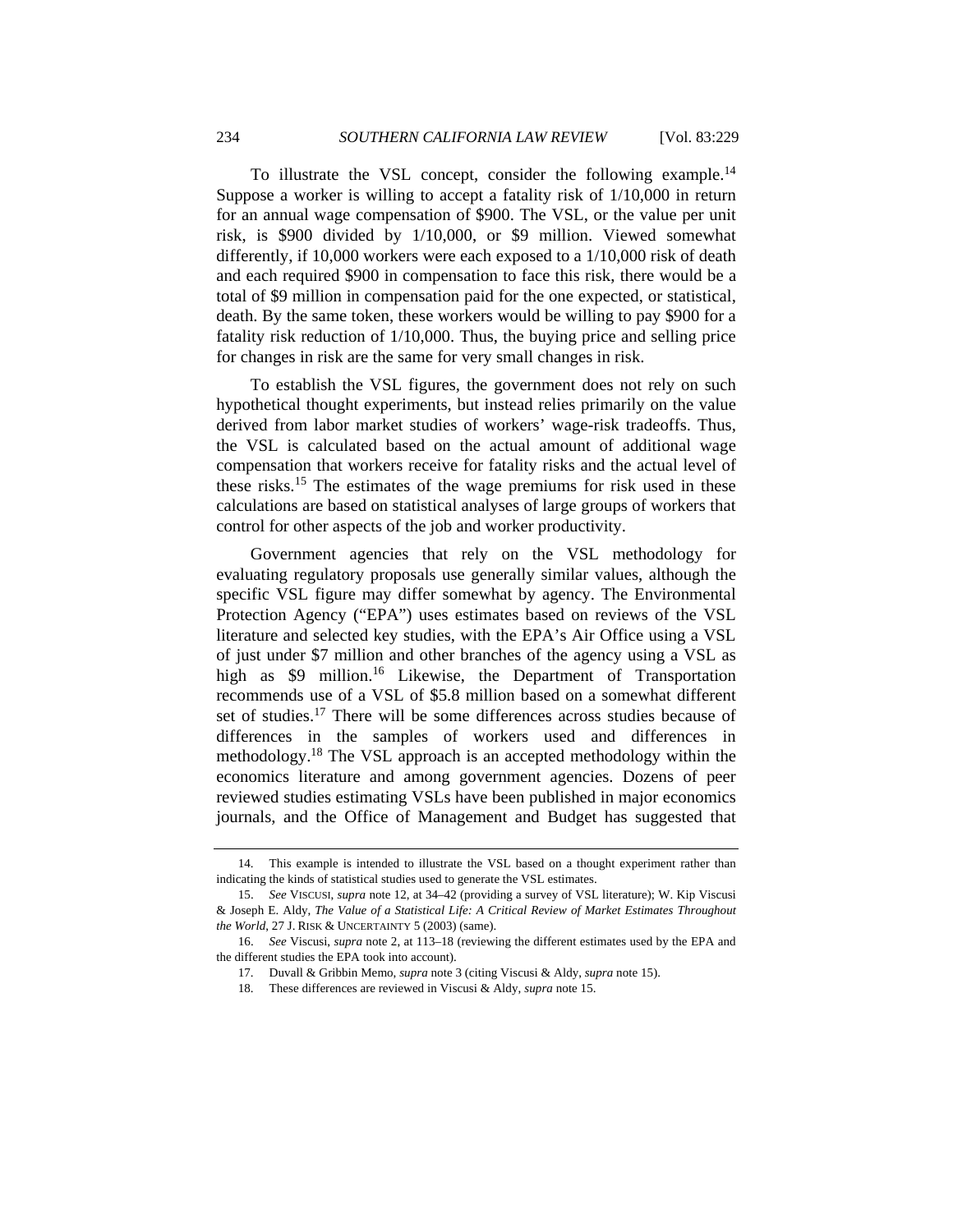government agencies use the methodology.<sup>19</sup> While the values used by various government agencies differ and have changed over time, most agencies now use figures in the range of  $$5$  million to  $$9$  million.<sup>20</sup> Here we will focus on the \$9 million figure for concreteness.<sup>21</sup>

We emphasize that the VSL is not a measure of a person's lifetime earnings, but only relates to the tradeoff people are willing to make between money and very small risks of death. A typical worker's lifetime earnings will be far less than \$9 million. As a numerical example, consider a worker paid the median weekly earnings for wage and salary workers. For the first quarter of 2009, this value is  $$738<sup>22</sup>$  which will yield an annual income of \$36,900, assuming a fifty-week work year. If the worker facing the fatality risk is thirty-five years old, there will be twenty-five years of remaining work-life on average.<sup>23</sup> At a discount rate of 2 percent,<sup>24</sup> the present value of the remaining lifetime earnings amount is approximately \$735,000, or an order of magnitude smaller than the median VSL. Nevertheless, because the VSL pertains to money tradeoffs for very

 21. The \$9 million figure is also consistent with labor-market studies. Viscusi and Aldy presented a meta-analysis of the different wage-risk studies and found a median VSL of \$7 million. Viscusi & Aldy, *supra* note 15, at 63. This value is approximately \$8.75 million in 2009 dollars. According to the Consumer Price Index ("CPI") calculator, \$1.00 in the year 2000 is equivalent to \$1.25 in 2009. U.S. Dep't of Labor, Bureau of Labor Statistics, CPI Inflation Calculator, http://www.bls.gov/data/inflation\_calculator.htm (last visited Nov. 3, 2009). For purposes of our discussion, we will use a VSL of \$9 million.

 22. News Release, Bureau of Labor Statistics, U.S. Dep't of Labor, Usual Weekly Earnings of Wage and Salary Workers: First Quarter 2009, at 1 (Apr. 16, 2009), *available at* http://www.bls.gov/ news.release/archives/wkyeng\_04162009.pdf.

 23. *See* KENNETH R. FEINBERG ET AL., U.S. DEP'T OF JUSTICE, FINAL REPORT OF THE SPECIAL MASTER FOR THE SEPTEMBER 11TH VICTIM COMPENSATION FUND OF 2001, at 33 (2004), *available at* http://www.usdoj.gov/final\_report.pdf (basing work-life estimates on the tables presented in James Ciecka, Thomas Donley & Jerry Goldman, *A Markov Process Model of Work-Life Expectancies Based on Labor Market Activity in 1997–98*, J. LEGAL ECON., Winter 1999–00, at 33). Conditional on being a worker at age thirty-five, the average expected remaining work-life is twenty-five years from age thirtyfive until the worker's death. Work-life estimates are not restricted to consecutive years in the labor force but also take into account interruptions such as periods of unemployment, disability, and the risk of death. *See* Ciecka et al., *supra*.

 24. We assume that income would be paid at the beginning of each year for twenty-five consecutive years. This assumption is made to simplify the calculations. Recognizing periods of interruptions in work will defer some income beyond twenty-five years, reducing its present value.

 <sup>19.</sup> OFFICE OF INFO. & REGULATORY AFFAIRS, *supra* note 3, app. D, at 146–48 (Office of Management and Budget circular to executive agency heads).

 <sup>20.</sup> As noted above, the Department of Transportation now uses a figure of \$5.8 million. Duvall & Gribbin Memo, *supra* note 3. The VSL numbers used by agencies have risen over time, as the EPA uses values in the \$7–\$9 million range. Viscusi, *supra* note 2, at 115. Other values in 2008 dollars used by agencies for certain regulations are \$6.2 million, by the Consumer Product Safety Commission; \$5.3–\$6.8 million, by the Food and Drug Administration; and \$3.1–\$6.2 million, by the Department of Homeland Security. *Id.* at 108 tbl.1.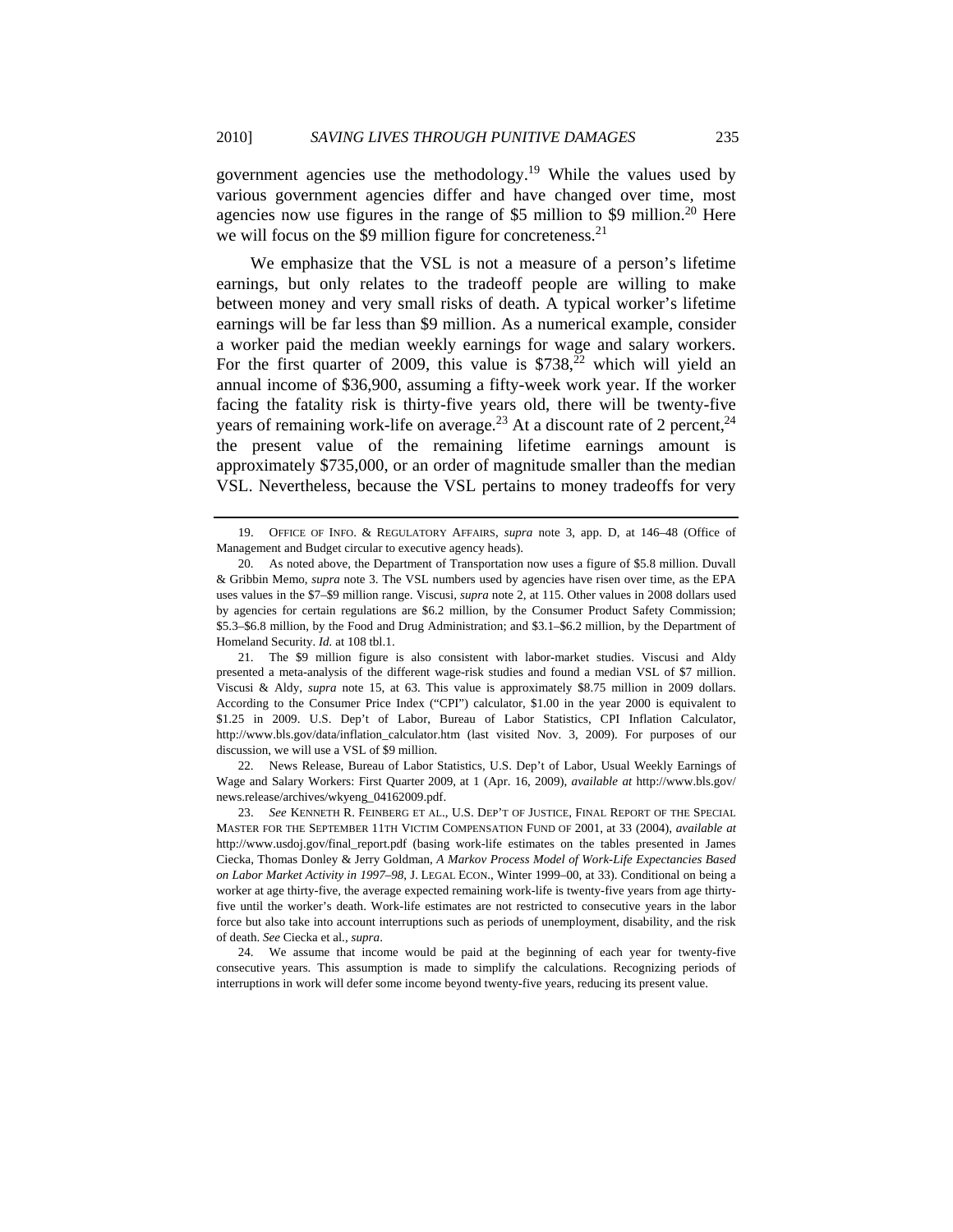small risks of death, it is in no way puzzling or inconsistent that workers with far less than \$9 million in resources might make risky job choices that reflect a VSL of \$9 million. It is not the certainty of life or death that is involved, only minute risks to life.

Clearly the prospect of being paid \$9 million after one's death will not make death a break-even proposition. Such payments will not be enjoyed while alive, and even if the payments were made before one's death, the VSL amount would not make a person willing to face certain death. In this sense, the situation for bodily injury compensation is quite different than that for property loss. Money and economic goods are replaceable, but life and health are not. Unlike full compensation for a property loss, the VSL does not make a victim "whole" after a fatality. Indeed, the VSL is not a compensation concept at all except with respect to very small changes in risk level. Workers are not paid \$9 million after a fatality, but instead receive an amount of compensation for exposure to small risk levels before any harm has occurred. Thus, the VSL is an ex ante amount of compensation that fully compensates the person for a prospective small probability of death.

The compensation that workers receive for risk serves an additional role in market situations by establishing the price of safety for the injurer. Viewed from the standpoint of a firm, the VSL defines the amount of money that the firm should be willing to spend to reduce the risk. In the example above, if it is possible for the firm to eliminate the 1/10,000 risk of death for less than \$900, then it will have a financial incentive to do so. If the safety improvement costs more than this amount, then it will not eliminate the risk; it would prefer to pay the worker an additional \$900. While the profit-making calculus performed by the firm may seem harsh, the attractive aspect of this process is that the individual's own valuation, observed in the market, establishes the terms of trade. That is, it is the amount by which the worker exposed to the risk values the reduction of that risk that establishes the price the firm should be willing to pay to reduce the risk.

These mechanisms work in parallel fashion in other market contexts. Consumers are willing to pay less for potentially dangerous products, whether the product is a car with minimal safety equipment or a house in a polluted neighborhood. The consumer's valuation of the risk establishes the incentives for the producer to manufacture safer products. If safety cannot be enhanced, as with a house where the seller cannot reduce the neighborhood's pollution level, the buyer will be compensated for the risk through a lower price.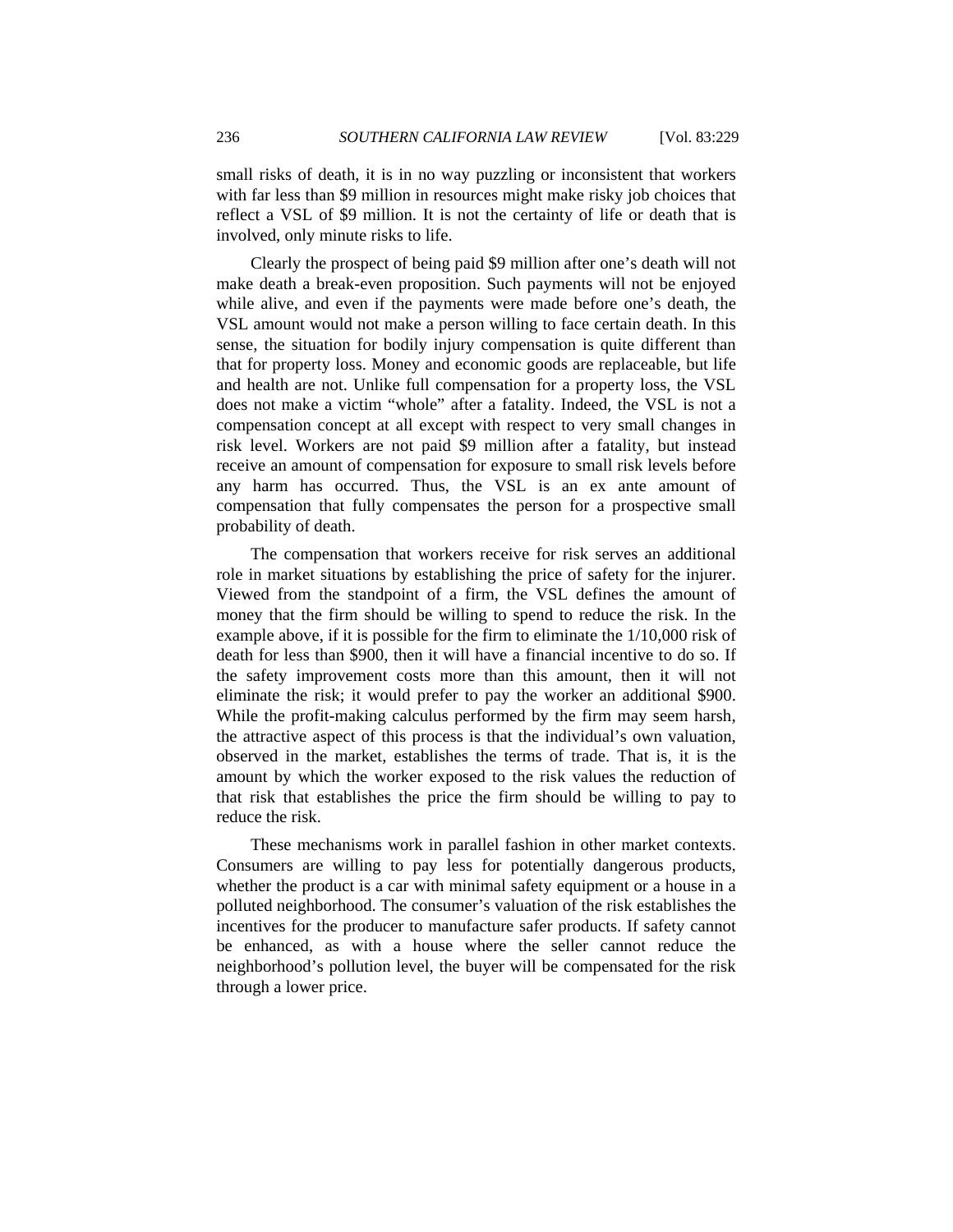In much the same way as the VSL establishes the price of safety when risks are traded in well-functioning markets, government agencies use the VSL to determine the stringency of government regulations and to assess whether any regulations at all are warranted on an economic basis. These regulations affect how much firms should spend to reduce the risks to workers, consumers, or the general public. The government policies being assessed in this manner do not pertain to the certainty of life or death, but to small changes in risk levels. Using the VSL for benefit assessments sets the price for safety used by the government in a manner that creates an economically efficient level of safety.

In this Article, we propose that these same principles of establishing financial incentives to create efficient levels of safety should likewise be applied to the courts. In situations involving punitive damages, a prominent objective is deterrence. But what monetary amount is sufficient to create deterrence? Once again, the VSL is a central component of any deterrence task. Continuing our example, the firm that creates a risk will respond to the economic incentives created by the total award; thus, it is the sum of punitive damages and compensatory damages that is the key determinant of safety behavior. Assuming the conduct poses a small risk of death, the situation can be cast in the same terms as the use of the VSL by government agencies. Just as the VSL establishes the pertinent price to be placed on the lives saved by government regulations so that they will create an efficient level of safety, penalizing the firm based on the VSL will likewise provide the financial incentives necessary for the injurer to take care when it is efficient to do so.

While our focus will be on establishing deterrence for situations of wrongful death, the approach generalizes to bodily injury cases. The counterpart of the VSL for other injuries is the risk-money tradeoff that people would have for that injury's outcome. A growing literature has developed these values for a wide range of injuries such as the representative nonfatal job injury, chronic bronchitis, as well as skin burns, nerve disease, fatal cases of cancer, and nonfatal cases of cancer.25 Our proposed formula for punitive damages ultimately could provide guidance for setting punitive damages for deterrence purposes in bodily injury cases generally, not just those resulting in death.

 <sup>25.</sup> W. Kip Viscusi, *The Value of Risks to Life and Health*, 31 J. ECON. LITERATURE 1912, 1941– 42 tbl.7 (1993).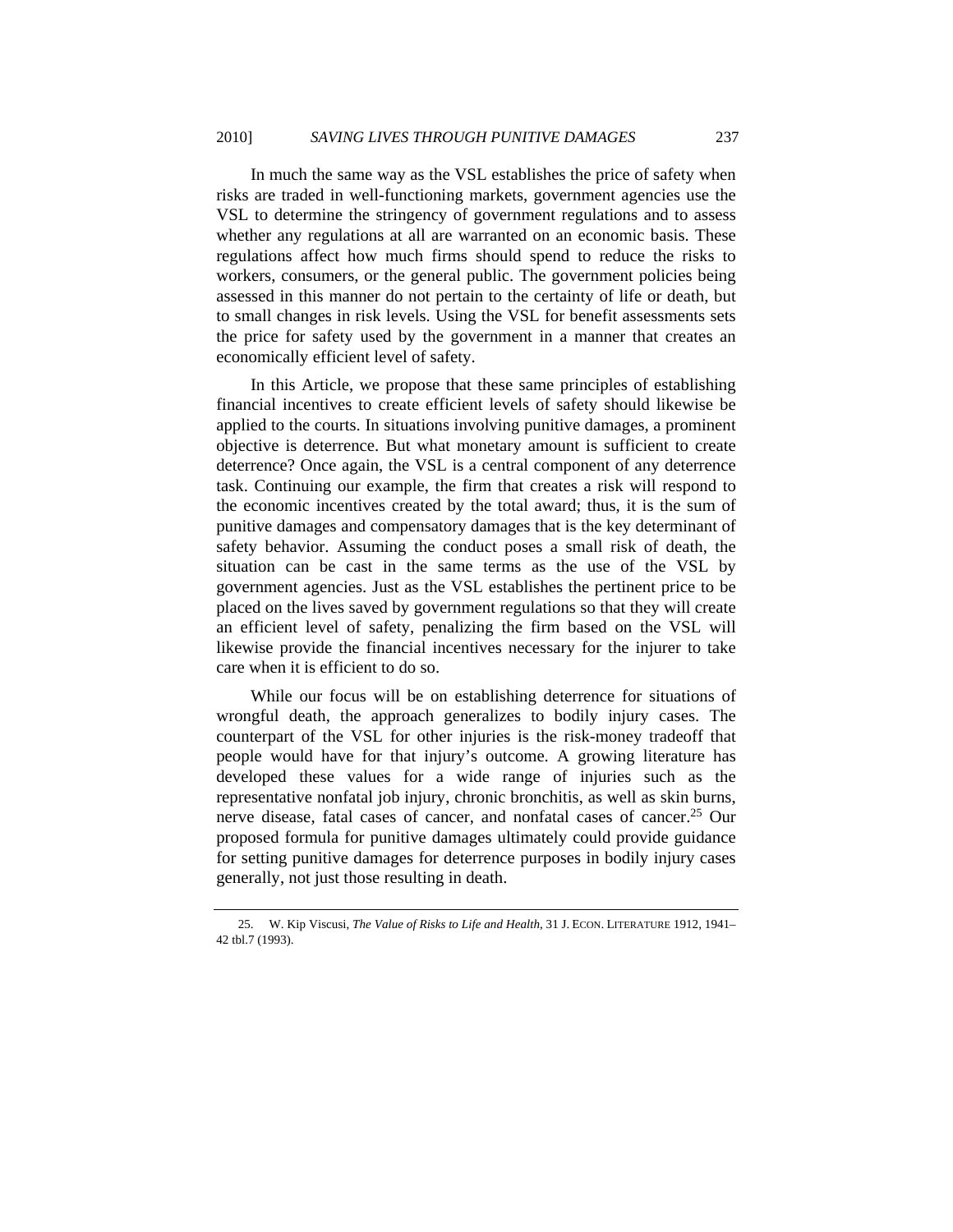#### III. SETTING DAMAGES FOR DETERRENCE

The deterrence function of damages depends on all forms of damages that are paid. Thus, the fundamental issue is whether the sum of punitive damages and compensatory damages is adequate to provide incentives for deterrence. We begin with the situation in which the harmful conduct can be detected with certainty. Our proposal, which is developed below, is the following: *To achieve efficient levels of deterrence in cases of wrongful death, compensatory damages plus punitive damages should equal the VSL in situations in which punitive damages are warranted. If the value of compensatory damages is insufficient to establish this equality, it should be done by raising only the level of punitive damages, with no increase in the compensatory damages value. Compensatory damages should serve their intended function of compensation and should not be conflated with the deterrence function of punitive damages.*

Compensatory damages consist of compensation for financial loss, often referred to as economic damages, and compensation for noneconomic losses such as pain and suffering and mental distress.<sup>26</sup> The thrust of our argument with respect to compensatory damages for wrongful death is that such damages are targeted at the loss suffered by the survivors, such as lost earnings, medical expenses, and grief. $27$  These are the types of loss that the deceased would have valued from the standpoint of insurance. This compensation level, however, will fall short of a "make whole" amount.<sup>28</sup> It is the inadequacy of financial payments to fully compensate for noneconomic harms that will be the main factor that distinguishes cases involving only property damage from those involving bodily injury.

We point out at this juncture that our formula equating the VSL to the sum of punitive damages and compensatory damages can be refined to reflect case characteristics that are different from those of an average fatality. Here we consider two sources of refinement pertaining to the level of economic loss. The first variation is that in some cases, substantial medical expenses may have been incurred before death. In this situation, the optimal deterrence amount can be increased to include these expenses.

 <sup>26.</sup> *See* W. Kip Viscusi, *The Flawed Hedonic Damages Measure of Compensation for Wrongful Death and Personal Injury*, 20 J. FORENSIC ECON. 113, 118–21 (2007). Noneconomic pain and suffering damages comprise a substantial percentage of compensatory damages awards. 2 AM. LAW INST., ENTERPRISE RESPONSIBILITY FOR PERSONAL INJURY 199–201 (1991) [hereinafter ENTERPRISE RESPONSIBILITY].

 <sup>27.</sup> *See* Viscusi, *supra* note 26, at 118–21.

 <sup>28.</sup> *See id.* at 120–21.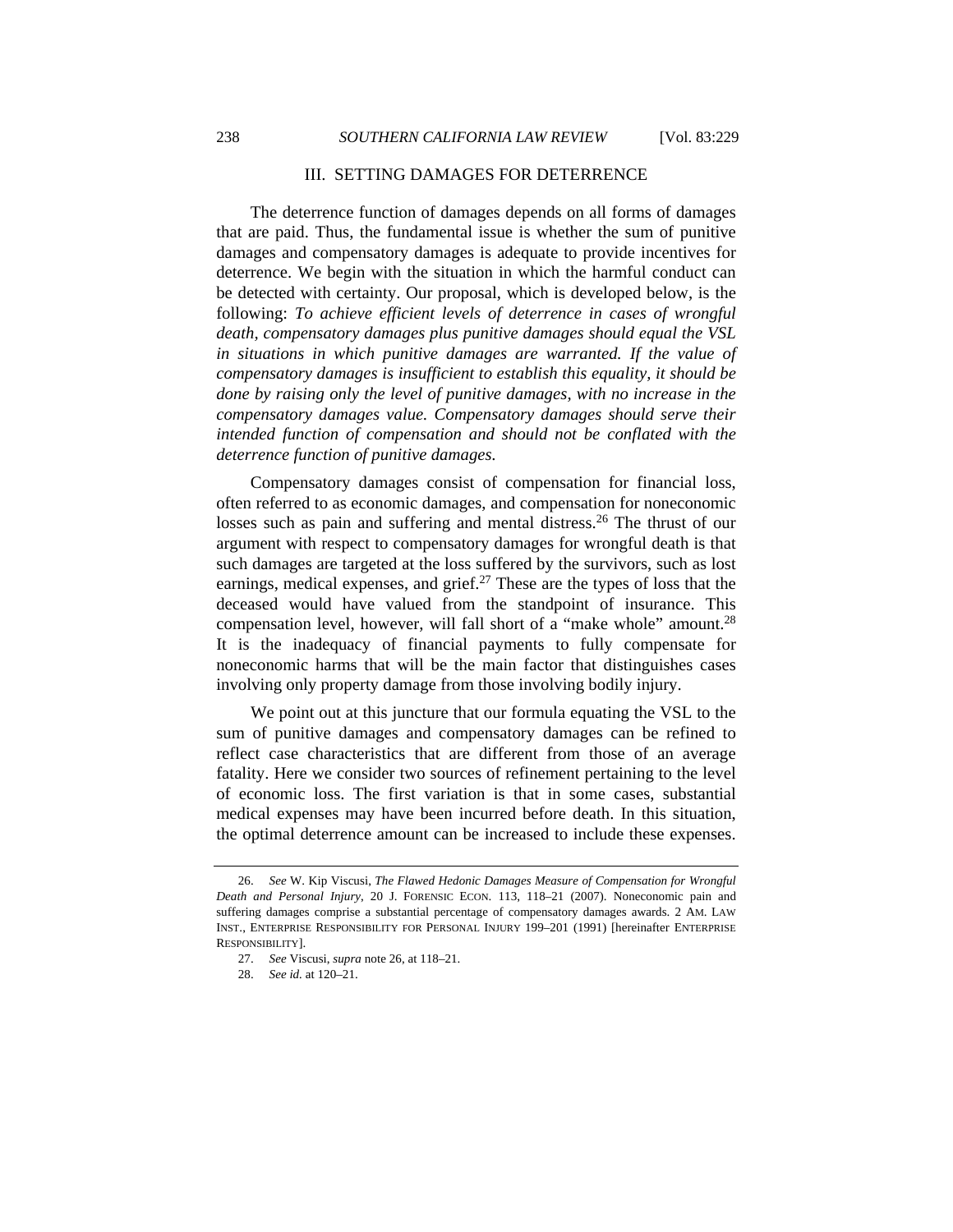Thus, the sum of compensatory damages and punitive damages would equal the VSL plus medical costs.

A second complication occurs when wrongful death victims have very high income levels. Yet heterogeneity in income can be accommodated by recognizing a variation in the VSL with income levels. Economic research, which has been formally recognized in Department of Transportation VSL guidelines, $29$  has shown that the VSL rises less than proportionally in relation to income levels. For instance, a 10 percent increase in a person's income level will boost the VSL by only  $5-6$  percent.<sup>30</sup> Recognition of income heterogeneity in setting damages would set the income-specific VSL equal to the sum of compensatory damages and punitive damages. Note that it is not appropriate to also increase the compensatory damages amount (which already reflects the level of income) to account for a higher level of income. Doing so would be double counting, as the influence of income differences is already accounted for in the adjusted VSL level.

Although distinguishing VSL differences by income groups is feasible, to our knowledge most government agencies do not account for such heterogeneity.<sup>31</sup> Matters may be different for the courts, however, which have a tradition of basing economic damages on the victim's earnings history and future prospects rather than on the average for the population as a whole. $32$ 

We now resume discussion of our basic proposal. Compensatory damages in a wrongful death case will consist of a conventional economic damages component, as well as a noneconomic damages component that is less precise. Such an approach was used in disbursing the September 11th Victim Compensation Fund of 2001.33 Economic damages typically consist of medical expenses and the present value of the deceased's lost earnings, net of the deceased's consumption from that earnings amount. Thus, the focus is on the income loss to the survivors, or what might be viewed as an insurance value for the financial loss. The noneconomic loss component consists of compensation for the pain and suffering of the deceased and

 <sup>29.</sup> Duvall & Gribbin Memo, *supra* note 3 (citing income elasticities of VSL based on Viscusi & Aldy, *supra* note 15).

 <sup>30.</sup> Viscusi & Aldy, *supra* note 15, at 40.

 <sup>31.</sup> *See* Viscusi, *supra* note 2, at 109. Based on the authors' knowledge, the Department of Transportation is the only agency to take such income heterogeneity into account.

 <sup>32.</sup> Tort law generally provides for recovery of lost earnings. *See* 2 DAN B. DOBBS, DOBBS LAW OF REMEDIES: DAMAGES—EQUITY—RESTITUTION § 8.3(1), at 423 (2d ed. 1993).

 <sup>33.</sup> *See* FEINBERG ET AL., *supra* note 23, at 30–43 (detailing the factors considered in calculating economic and noneconomic damages).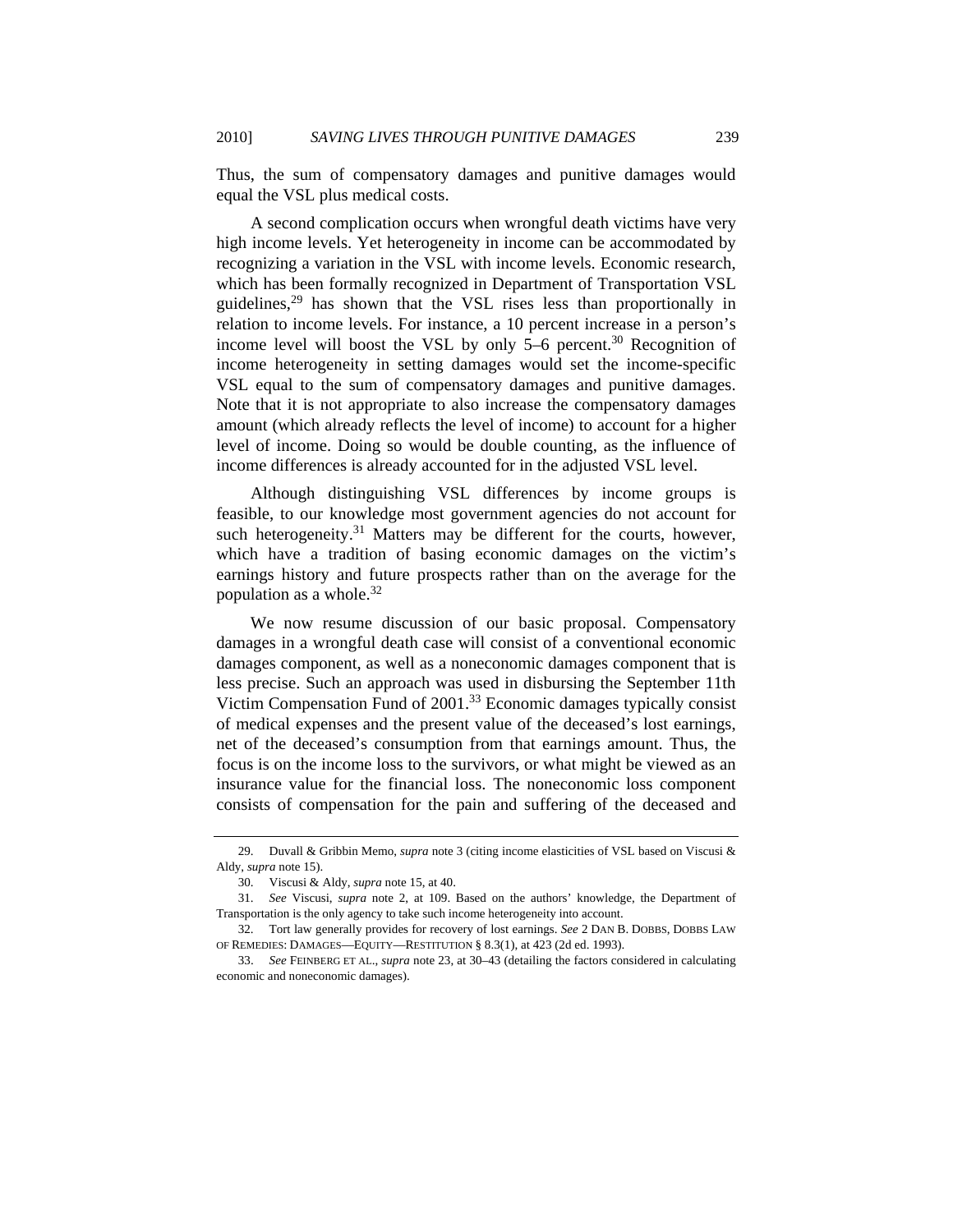compensation to the family for the loss. Unlike the situation of property damage, however, there is no expectation that the compensation will fully compensate the victim for the loss.

The dangers of overcompensating for wrongful death are clear in contexts such as product safety, where a customer buys a potentially dangerous product. Expected tort liability costs will raise the product price because the consumer is buying, in effect, a bundled commodity that also includes the product-risk insurance provided by the tort system.<sup>34</sup> A worthwhile thought experiment is to ask what type of insurance policy the customer would want to accompany the product. Because death or a serious disabling injury will reduce the extent to which the customer can derive utility from money, less than full insurance will generally be preferred.<sup>35</sup> The cost of whatever insurance is provided as a package with the product through the tort liability system will be passed on to the consumer through higher prices such that excessive insurance will not be attractive. In effect, routine compensation of victims of wrongful death based on the VSL will force them to buy an insurance policy that they do not value.

But if the compensatory damages are restricted to what is desirable from an insurance standpoint, there will be inadequate incentives for deterrence. The solution is that situations in which there is a need to foster deterrence are those in which punitive damages have a fundamental role to play. Thus, compensatory damages will suffice for cases in which the insurance objective is paramount; if deterrence is the central concern, however, incorporating the VSL into punitive damages will be warranted.

While the VSL is a sound economic approach to establishing incentives for deterrence, it is not an appropriate approach for setting compensatory damages. Applying the VSL to establish the noneconomic damages component of compensatory damages, or the loss of enjoyment of life, has come to be known as the "hedonic damages value." Recently, Posner and Sunstein have also advocated the use of the VSL as a compensatory damages measure.<sup>36</sup>

 <sup>34.</sup> This is the standard economic theory for the effect of tort liability costs on prices. *See* Paul H. Rubin, John E. Calfee & Mark F. Grady, BMW v. Gore*: Mitigating the Punitive Economics of Punitive Damages*, *in* 5 SUP. CT. ECON. REV. 179, 188 (Harold Demsetz, Ernest Gellhorn & Nelson Lund eds., 1997) (discussing the effect of punitive damages on product prices).

 <sup>35.</sup> *See supra* notes 7–8 and accompanying text.

 <sup>36.</sup> Posner & Sunstein, *supra* note 5, at 587–90. Courts have, however, widely rejected use of hedonic damages for compensation. *See* Ireland, *supra* note 4, at 190. Below we will show that Polinsky and Shavell adopt a fairly similar approach in their punitive damages formulation for personal injury cases. *See infra* notes 54–55 and accompanying text.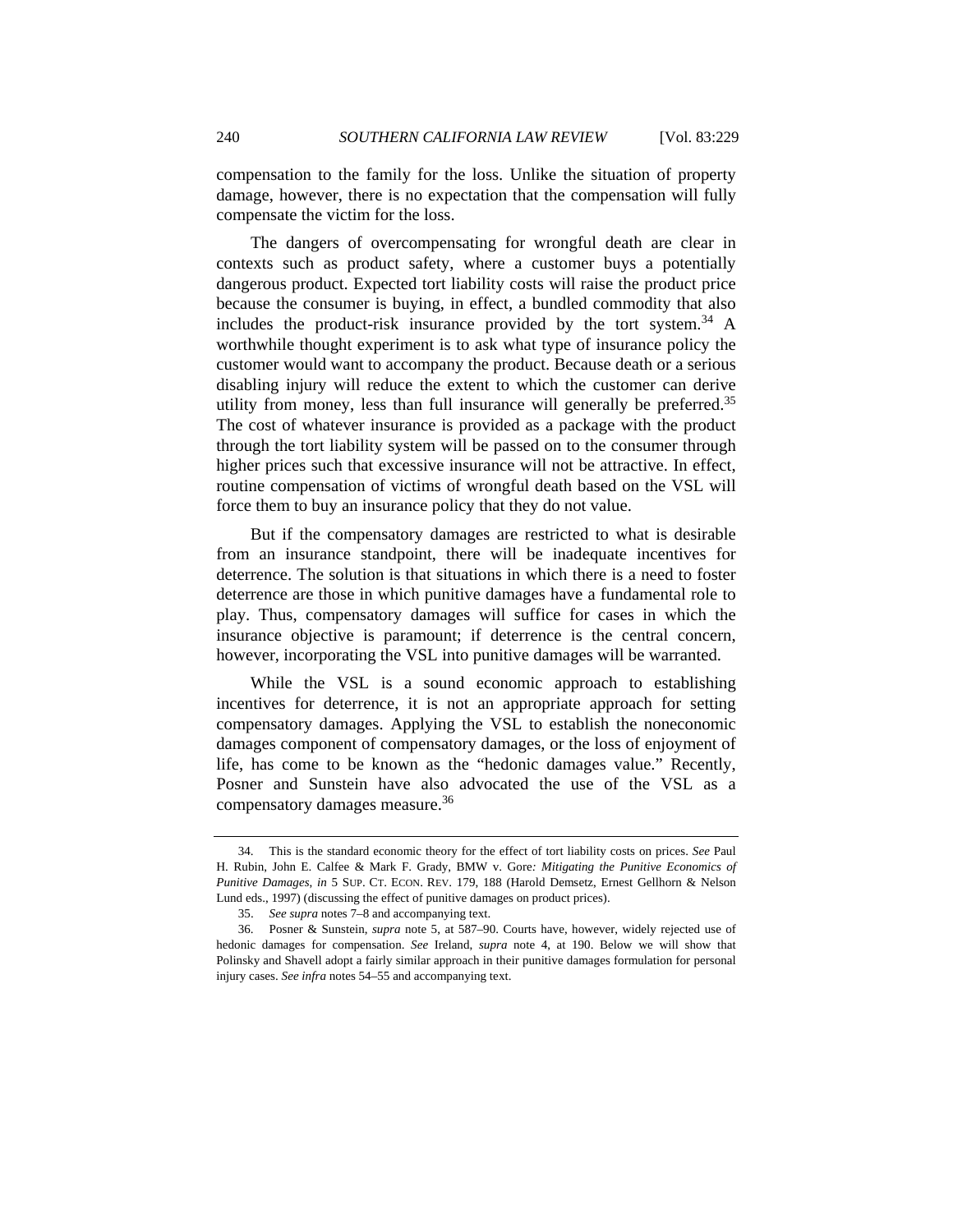Our advocacy of increasing reliance on the VSL, but restricting its role to punitive damages contexts, is quite different from the compensatory damages proposal offered by Posner and Sunstein. Their proposal is a compensatory damages formula that consists of two components $37$ : conventional economic damages pertaining to the harm to survivors and the "hedonic loss of the victim."<sup>38</sup> Their proposal is unrelated to punitive damages or whether punitive damages are appropriate.

The harm-to-survivors damages component in their formula is very similar to the components of compensatory damages in wrongful death cases. In particular, the damages amount would include compensation for nonmonetary losses such as "grief, mental distress, loss of companionship, and the like," as well as "the amount of money that would make the survivor just as well off (financially) as he would have been if the death had not occurred."<sup>39</sup> Their first damages component is consequently the current compensatory damages approach for wrongful death except that there is no compensation for the pain and suffering of the deceased.<sup>40</sup>

The other damages component, the hedonic loss, is the VSL. Much of Posner and Sunstein's discussion explores different ways in which juries might approach the selection of the pertinent VSL amount. They indicate that this value could be based on government estimates of the VSL or on juror thought experiments involving risk-money tradeoffs.<sup>41</sup> They also opine that the VSL number might be tailored to the characteristics of the deceased,<sup>42</sup> but after death it is not feasible to run a risk-money thought experiment to determine the willingness of the deceased to bear risk. Because of the difficulty jurors might have in imputing a VSL, Posner and Sunstein conclude that jurors might be provided with information on the government's valuation. In particular, they suggest that juries could follow the approach of the government and use the "standard \$6 million figure." $43$ As discussed earlier, however, there is no standard number. Even within agencies, such as the EPA, there are some important differences in the values used.44 Nevertheless, the government numbers are now clustering in

 <sup>37.</sup> Posner & Sunstein, *supra* note 5, at 587.

 <sup>38.</sup> *Id.*

 <sup>39.</sup> *Id.* at 590.

 <sup>40.</sup> *Id.* at 584–92 (outlining their proposal, which omits mention of pain and suffering except indirectly through the hedonic loss of the victims, or VSL). For a discussion on the role of pain and suffering compensation, see ENTERPRISE RESPONSIBILITY, *supra* note 26, at 199–230.

 <sup>41.</sup> Posner & Sunstein, *supra* note 5, at 587–90.

 <sup>42.</sup> *Id.* at 587.

 <sup>43.</sup> *Id.*

 <sup>44.</sup> *See supra* notes 16–20 and accompanying text.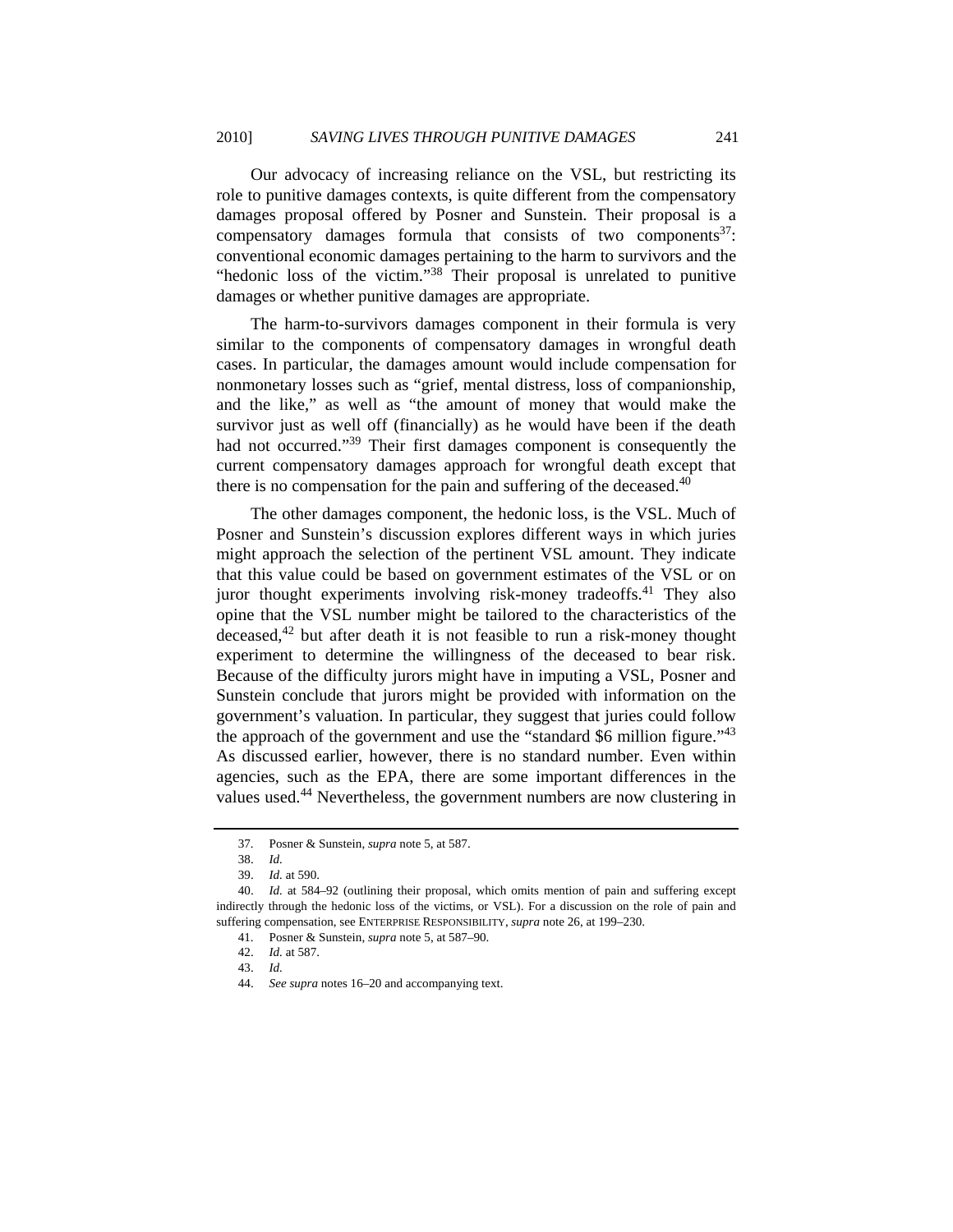a general range,<sup>45</sup> and experts could present testimony on the appropriate VSL just as they do now for the standard components of economic loss.

If hedonic damages were introduced as a matter of course as an additional component of compensation in wrongful death cases, it would lead to a dramatic escalation in damages. As illustrated above, the VSL is generally about an order of magnitude greater than the present value of worker earnings.<sup>46</sup> With a substantial degree of understatement, Posner and Sunstein recognize that their proposal "would have a significant impact on tort awards, especially for the elderly in non-hedonic-loss states."47

The Posner-Sunstein proposal provides excessive compensation from the standpoint of both insurance and deterrence. As indicated above, the optimal insurance amount in terms of payment to survivors will be below the VSL. Even if the sole objective is that of deterrence, the Posner-Sunstein prescription is excessive because it adds to the VSL amount an additional compensatory damages component—the harm to survivors. The VSL is in itself the complete measure of the deterrence value. Government agencies do not value statistical lives by adding to the VSL the financial losses and other consequences associated with expected deaths; nor should the courts.

#### IV. THE LAW AND ECONOMICS THEORY OF DETERRENCE

Although jury instructions do not provide precise guidance with respect to setting punitive damages award amounts, application of law and economics principles for efficient levels of deterrence helps to define this task. Law and economics theories of punitive damages have focused primarily on the influence of the probability of detection of the wrongful conduct. The most comprehensive treatment of the law and economics theory is that of Polinsky and Shavell.<sup>48</sup> Taking into account whether the harm involves property damage or personal injury is treated as a minor amendment in their articulation of the law and economics theory.<sup>49</sup> We will show that their amendment for wrongful death cases creates correct deterrence incentives in punitive damages contexts but distorts the role of compensatory damages when punitive damages are not warranted. Our proposal eliminates the erroneous inflation of the compensatory damages

47. Posner & Sunstein, *supra* note 5, at 588.

 <sup>45.</sup> *See* Viscusi, *supra* note 2, at 108 tbl.1, 114 tbl.2.

 <sup>46.</sup> *See supra* notes 22–23 and accompanying text.

 <sup>48.</sup> Polinsky & Shavell, *supra* note 6.

 <sup>49.</sup> *See id.* at 941–42.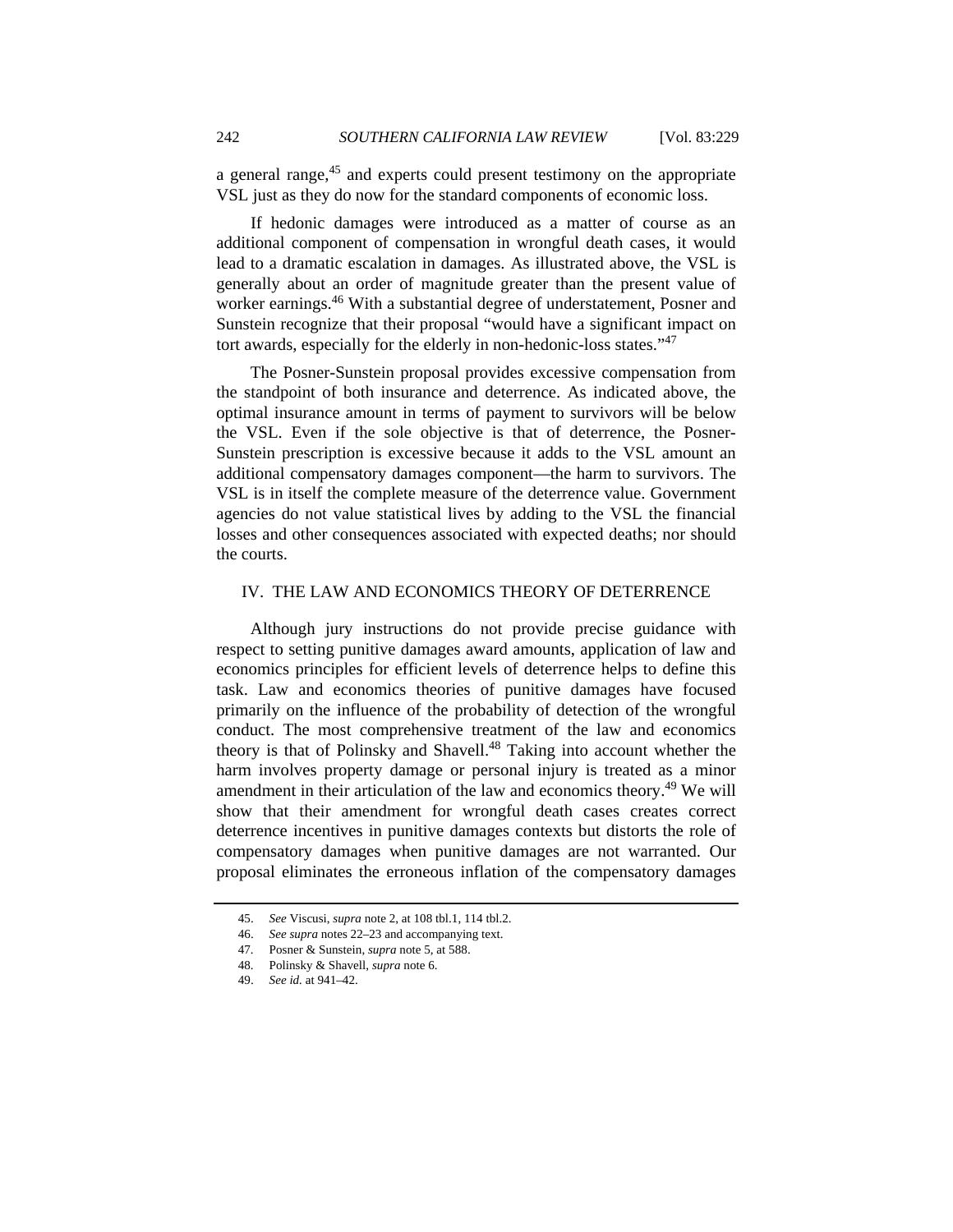amount that would result from their approach.

The situation we have considered thus far is that in which the probability of detection of the harmful conduct is 1.0. While for concreteness the discussion will be cast in terms of tortious conduct, the principles discussed here generalize to other damages contexts as well. For tort cases involving only property damage, there is no need to levy punitive damages from the standpoint of deterrence, as compensatory damages equal to the cost of the harm will suffice.<sup>50</sup> There may, of course, be an additional punishment rationale.<sup>51</sup> Matters are quite different for bodily injury cases. Unlike harms involving property loss, wrongful death cases involve irreplaceable losses. As discussed above, compensatory damages will not suffice in providing efficient levels of deterrence. Compensatory damages alone will fall short because the payment to the survivors and accident victims cannot make them whole, unlike in property damage cases where the payment is an amount that makes the victim whole. Setting the value of damages equal to the VSL will establish appropriate levels of deterrence.

Because the law and economics theory has focused almost exclusively on the property loss situation, the primary emphasis has been on the theory of deterrence when the probability of detection is less than 1.0. Beginning with Jeremy Bentham, analysts have observed that when the probability of detection is less than 1.0, the expected penalty incurred by the injurer must be increased to provide adequate deterrence.<sup>52</sup> In particular, the total value of punitive damages and compensatory damages should equal the value of the harm divided by the probability of detection. In this formulation, for cases involving only economic loss, one can express the optimal punitive damages amount in terms of a punitive damages ratio in which economic damages and noneconomic damages play symmetric roles.<sup>53</sup> The principal

 <sup>50.</sup> *Id.* at 873–74.

 <sup>51.</sup> Exactly how the punishment objective should enter and whether it should be added in some way to the deterrence value is unclear. For a discussion of the punishment objective, see *id.* at 948–56, and *id.* at 955 (indicating that the punitive damages amount should be a number between the punishment value and the deterrence value). For a discussion of model jury instructions, see *id.* app.

 <sup>52.</sup> The classic cite for this theory is JEREMY BENTHAM, *Principles of Penal Law*, *in* 1 THE WORKS OF JEREMY BENTHAM 365, 401–02 (John Bowring ed., 1962) (1838–1843). Extensive modern developments exist as well. *See, e.g.*, Robert D. Cooter, *Punitive Damages for Deterrence: When and How Much?*, 40 ALA. L. REV. 1143, 1149–53 (1989); Polinsky & Shavell, *supra* note 6, at 887–96.

 <sup>53.</sup> For example, let the probability of detection be less than 1.0. Assume for this case that the value of the harm equals Economic Damages + Noneconomic Damages so that all harms can be fully compensated through monetary payments. Penalties then establish optimal deterrence if Probability of Detection x (Punitive Damages + Economic Damages + Noneconomic Damages) = Harm. After some rearrangement, one finds that the punitive damages amount can be expressed in terms of the punitive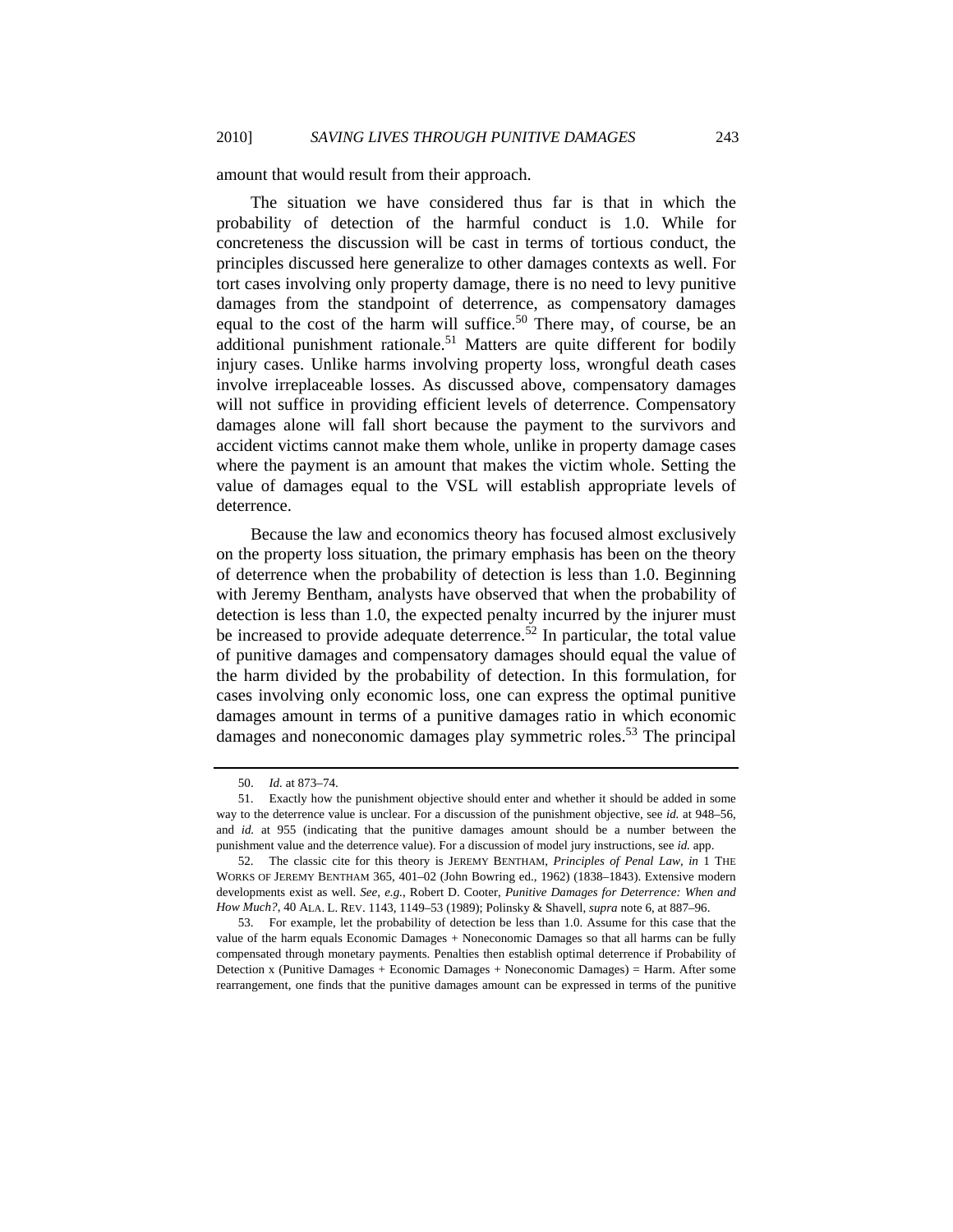advocates of this approach, Polinsky and Shavell, conclude: "This discussion suggests a simple formula for assuring that injurers will pay for the harms they cause: *the total damages imposed on an injurer should equal the harm multiplied by the reciprocal of the probability that the injurer will be found liable when he ought to be*."54

The same simple formula of dividing compensatory damages by the probability of detection will not establish efficient levels of deterrence for bodily injury cases given the current method for setting compensatory damages. If a bodily injury case includes only financial losses or harms that could be fully addressed with monetary compensation, then the situation would be equivalent to that involving pure financial loss. The more consequential situation, however, is that in which the noneconomic harms cause fundamental welfare losses that are not equivalent to a replaceable monetary loss, as with wrongful death. Even with a probability of detection of 1.0, damages equal to the VSL are required to establish efficient levels of deterrence. Adding the additional complication of a probability of detection of less than 1.0 in no way compensates for the inadequacy of the compensatory damages as an appropriate measure of deterrence for bodily injury.

With a probability of detection of less than 1.0, the appropriate total value of compensation from a deterrence standpoint is the VSL divided by the probability of detection. This inclusion of the probability of detection amends our damages formula to account for a probability of detection of less than 1.0. This generalization of the law and economics formula when the probability of detection is less than 1.0 is identical to the formula proposed by Polinsky and Shavell in situations in which punitive damages are warranted.

Polinsky and Shavell generally advocate raising compensatory damages, and not simply in contexts in which punitive damages are warranted:

 We recognize, however, that the level of compensatory damages awards in personal injury cases may be too low in practice to accomplish proper deterrence. For example, it has been calculated that in wrongful death cases, the amount that an injurer should pay is between \$3 million and \$6 million, whereas actual awards are usually substantially lower. If compensatory damages are too low in personal injury cases, they should

damages ratio, or (Punitive Damages / (Economic Damages + Noneconomic Damages)) = (1 / (Probability of Detection - 1)).

 <sup>54.</sup> Polinsky & Shavell, *supra* note 6, at 889.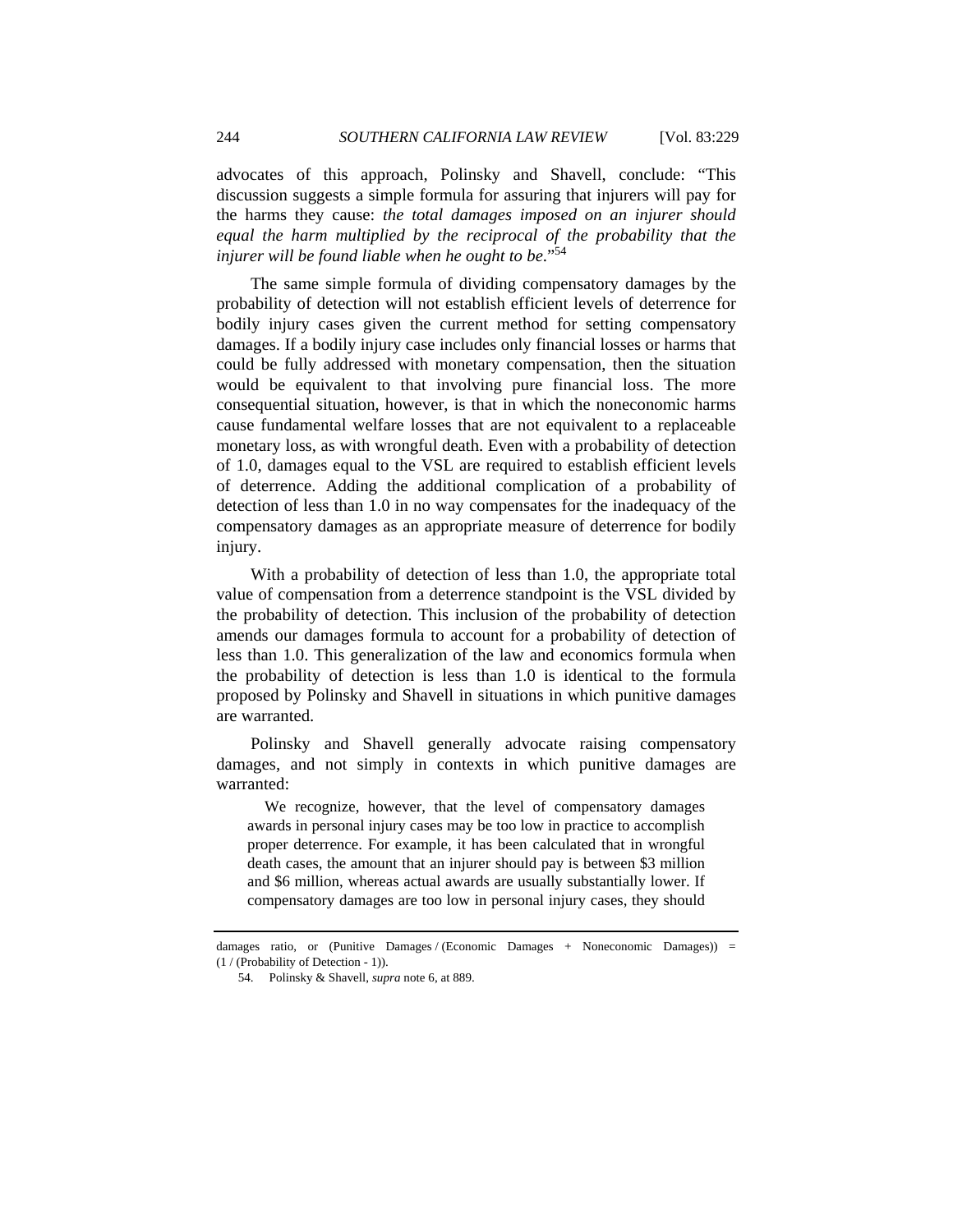be raised appropriately. Punitive damages should not be awarded to correct for inadequate compensatory damages  $\ldots$ .<sup>55</sup>

There is a dramatic difference, however, in how our formulas will affect the components of damages. Whereas Polinsky and Shavell propose that compensatory damages be set so as to establish deterrence, our proposal restricts the role of the VSL to the punitive damages component. We propose that since deterrence concerns are the dominant focus of punitive damages, the level of punitive damages should be increased to the level dictated by this formula whenever the probability of detection is less than 1.0. In contrast, Polinsky and Shavell seek to use the same formula for both property damage cases and bodily injury cases—that is, total damages equal the value of compensatory damages divided by the probability of detection. To then fulfill the deterrence function, compensatory damages in wrongful death cases must be boosted to the VSL irrespective of whether punitive damages are warranted. While the Polinsky-Shavell proposal falls short of the extent of damages inflation that will be generated by the Posner-Sunstein proposal—which would also include additional compensatory damages components for all cases—it nevertheless will provide excessive levels of compensation in typical wrongful death cases.

It is possible to avoid these problems by not attempting to shoehorn the punitive damages formula into the same construct for property damage cases and bodily injury cases. Of course, there are parallels. But the standard compensatory damages payment for property damage will play a much different role in restoring the victim's welfare and fostering efficient levels of deterrence than in cases of bodily injury. The solution is to have a different, but parallel, approach for punitive damages in wrongful death cases that provides deterrence when punitive damages are warranted without distorting the compensatory damages approach for cases generally.

## V. LEGISLATIVE CONSTRAINTS

To establish appropriate levels of deterrence using punitive damages in cases involving wrongful death, there must be the option of raising punitive damages to an appropriate level. Suppose that a wrongful death case has an economic damages award of \$700,000, a noneconomic damages award of \$700,000, and involves conduct that meets the pertinent criteria for punitive damages. In order to establish appropriate deterrence incentives through a total damages award of \$9 million, there must be a

 <sup>55.</sup> *Id.* at 941–42 (footnotes omitted).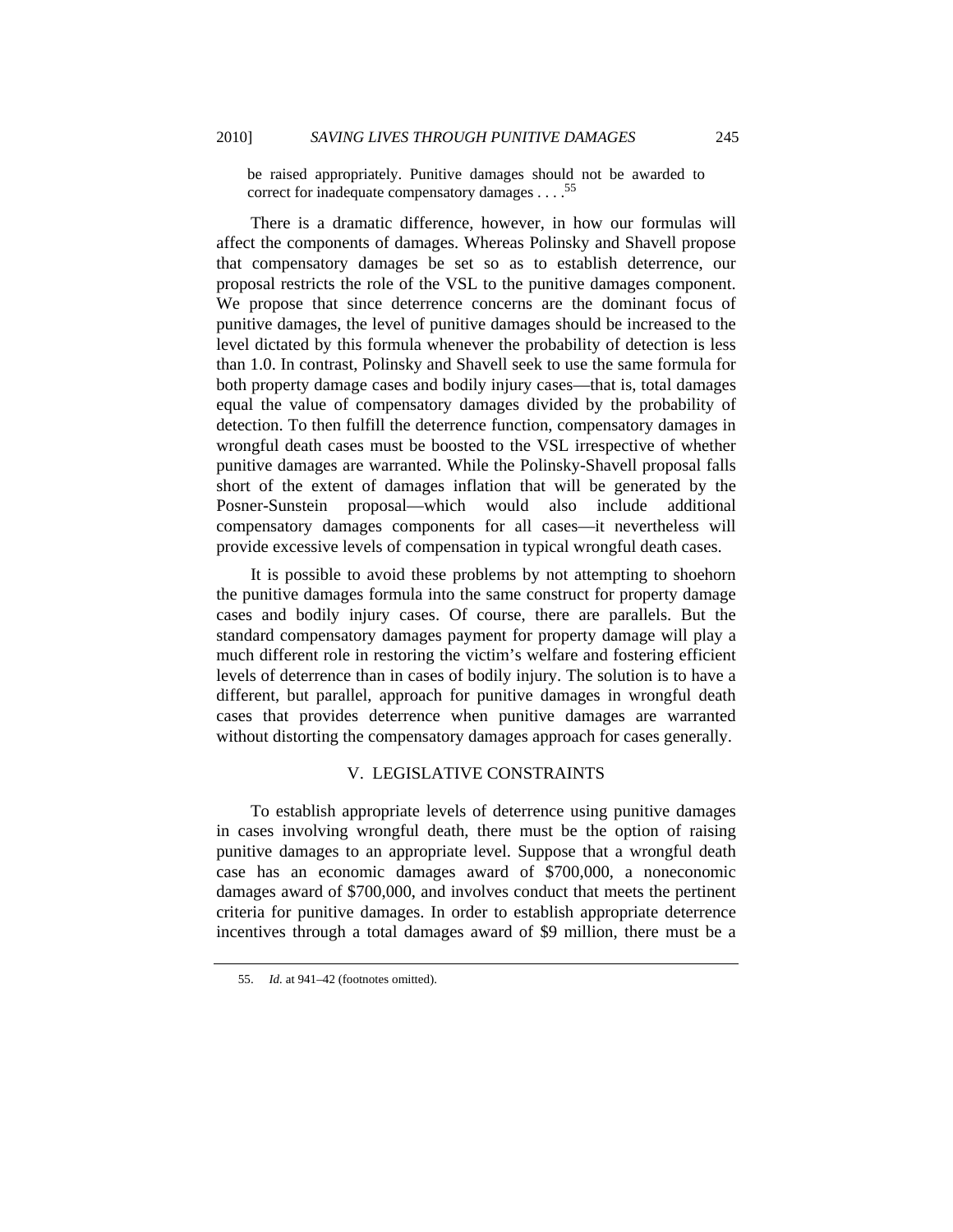punitive damages award of \$7.6 million, creating a ratio of punitive damages to compensatory damages of 5.43:1.

A punitive damages award of this magnitude is not possible if there are legislative constraints on the permissible amount of the award. Many states impose restrictions on the dollar amount of punitive damages, and some states limit the ratio of punitive damages to compensatory damages.<sup>56</sup> The greatest restriction, however, is that the majority of states have a total prohibition on punitive damages in cases involving wrongful death.<sup>57</sup> In our example above, such prohibitions create a \$7.6 million shortfall in the damages amount needed to create sufficient incentives to deter the wrongful conduct that led to the death. Thus, legislative restrictions on punitive damages for wrongful death cases undermine deterrence efforts for the most severe personal losses.

A comparison of the deterrence and compensation objectives for property damage cases to personal injury cases suggests that if there is ever a basis for prohibiting punitive damages, it should be for property damage losses rather than wrongful death. Compensatory damages for property loss will equal the value of the harm that has been caused. Following the standard law and economics theory, a deterrence rationale for punitive damages in a property damage case exists only where the probability of detecting the wrongdoing in a particular instance is less than 1.0. In contrast, even with a probability of detection of 1.0, compensatory damages for wrongful death will not provide adequate deterrence. The harm in wrongful death cases causes an irreplaceable loss, and to establish the necessary level of deterrence, the VSL should serve as the benchmark for augmenting the compensatory damages amount through an additional punitive damages levy.

It is true, of course, that the victim in a wrongful death case is no longer alive and cannot enjoy spending the damages award, creating a situation of overinsurance. But the objective of the punitive award is that of adequate deterrence, and some compromise of the insurance objective is inevitable when nonmonetary losses are involved. It should also be noted that the recipients of punitive damages in a property damage case also will, in effect, be paid an overinsurance amount. Compensatory damages ideally are set to compensate for the financial value of the harm so that the additional punitive damages amount will exceed the full insurance amount.

 <sup>56.</sup> Michael L. Rustad, *The Closing of Punitive Damages' Iron Cage*, 38 LOY. L.A. L. REV. 1297, 1338–46 (2005).

 <sup>57.</sup> *Id.* at 1308.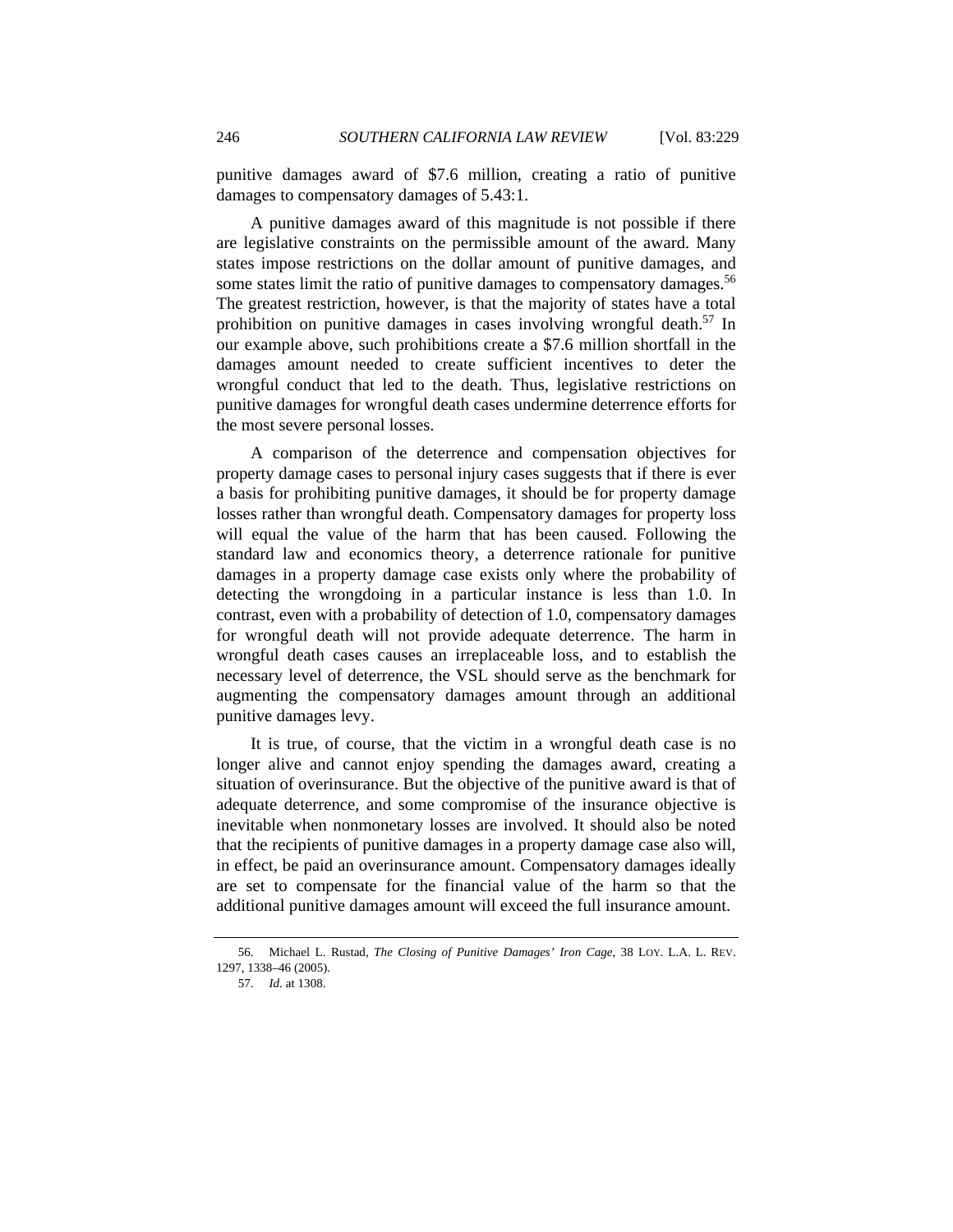The overinsurance problem of punitive damages can be avoided while retaining the deterrence incentives by making the injurer pay the punitive damages to a government entity, such as the state, rather than to the plaintiff. Some states have sharing provisions for punitive damages in which the state does recoup some of the punitive damages award.<sup>58</sup> The practical limitation on such arrangements is that the parties can settle out of court, enabling the plaintiff to reap some of the expected punitive damages award payment that otherwise would have benefited the state.

In terms of a general policy proposal, we do not recommend that punitive damages limits be imposed in either bodily injury cases or wrongful death cases. We also conclude that the current emphasis on limiting punitive damages awards to a greater extent for personal injury cases than for property damage cases is clearly misplaced.

## VI. THE U.S. SUPREME COURT'S LIMITATIONS ON PUNITIVE DAMAGES RATIOS

Recent U.S. Supreme Court decisions have not banned punitive damages awards, but rather have focused on the ratio of punitive damages to compensatory damages as an index of the reasonableness of the punitive damages award. Although the damages formulas proposed by the Supreme Court differ from the Polinsky-Shavell formula, the approaches similarly attempt to articulate a broadly applicable formula irrespective of case type. This Article will show that it is misguided to adopt a one-ratio-fits-all-cases approach to thinking about the appropriate ratio of punitive damages to compensatory damages.

Our proposed punitive damages formula can be expressed in terms of a ratio, but the ratio has no reasonable upper limit. The formula is as follows: Punitive Damages  $+$  Compensatory Damages  $=$  VSL can be expressed in ratio form as Punitive Damages / Compensatory Damages = (VSL / Compensatory Damages) - 1. If, for instance, the VSL is ten times the value of compensatory damages, then the ratio equals 9:1. Different VSL levels and compensatory damages amounts for different cases, however, can lead to higher or lower ratio values.

Using the amount of compensatory damages as a yardstick for assessing the reasonableness of punitive damages is only appropriate if compensatory damages serve as an accurate measure of the value of the harm and if all types of harm are captured adequately by the compensatory

 <sup>58.</sup> *Id.* at 1350.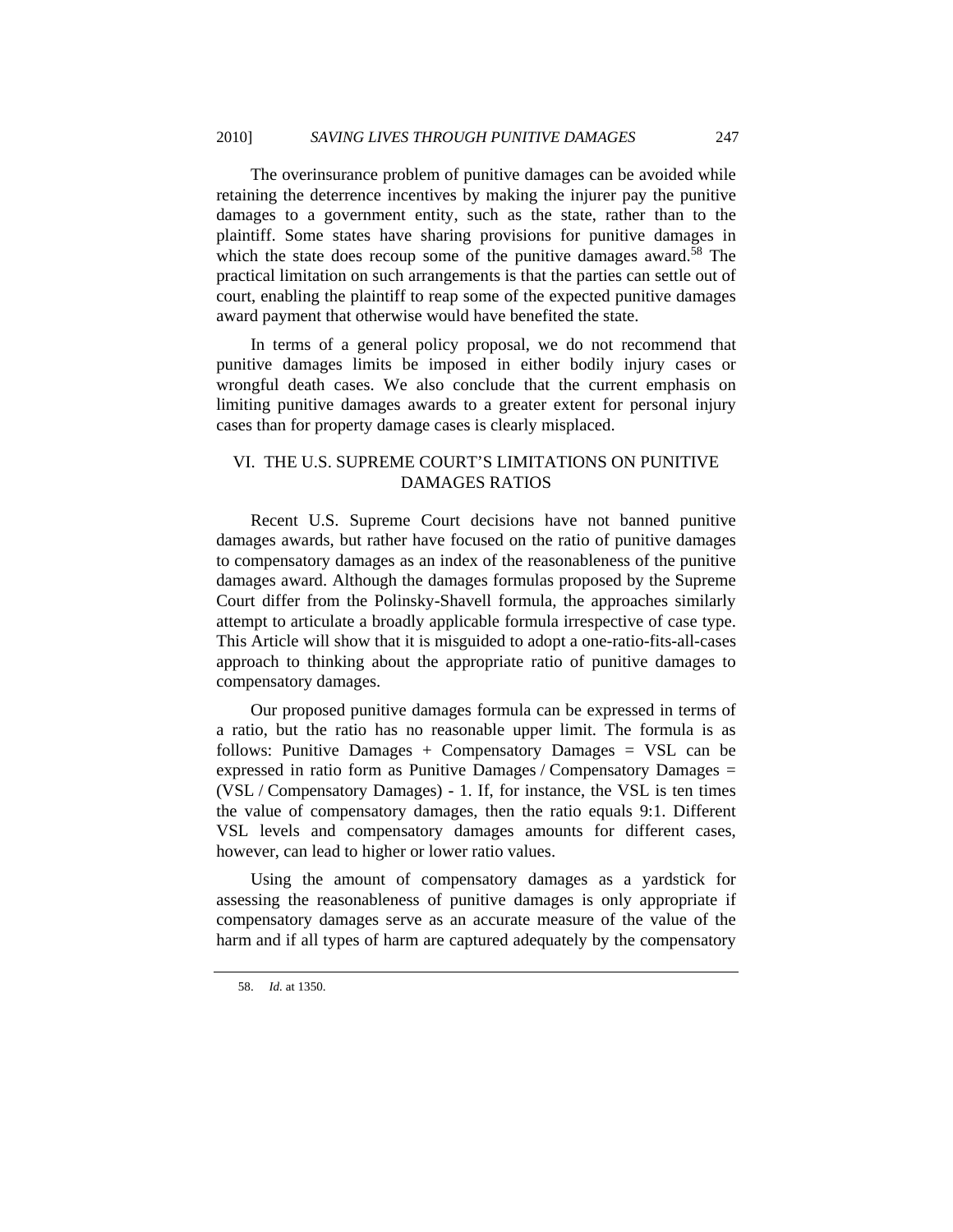damages amount. We believe that the compensatory damages measure is not a pertinent measure for bodily injury cases and that it is too aggregative a reference point for determining the necessary level of punitive damages for deterrence purposes. The total value of compensatory damages homogenizes the different types of harm involved and abstracts from the composition of damages and the nature of the harm. Recognizing the role of the different damages components and whether the case involves bodily injury is essential to setting punitive damages amounts that will achieve efficient levels of deterrence. While there has long been recognition in the punitive damages literature and by the Court of factors that may influence the appropriate level of a punitive damages award—such as the influence of the probability of detection—the composition of damages has been given insufficient attention in the quest for simple rules of thumb for evaluating the reasonableness of punitive damages awards.

Several Supreme Court cases have addressed the role of the punitive damages ratio, but the first summary statement of the visible role of the ratio in determining the reasonableness of punitive damages awards was in *BMW of North America v. Gore*. 59 In that decision, the Court observed that "perhaps [the] most commonly cited indicium of an unreasonable or excessive punitive damages award is its ratio to the actual harm inflicted on the plaintiff."60 Previous Supreme Court decisions had also discussed the reasonableness of the punitive damages award in terms of a ratio, with the Court finding that a ratio of 4:1 was not constitutionally improper.<sup>61</sup> A subsequent decision in *TXO Production Corp. v. Alliance Resources Corp.* upheld a judgment in which the ratio was  $526:1.^{62}$  Thus, while the U.S. Supreme Court often focused on punitive damages ratios in assessing the appropriateness of the punitive damages award, throughout the 1990s there was little guidance as to which ratios were appropriate.

This lack of firm guidance did not persist as the Supreme Court subsequently imposed substantial structural constraints on punitive damages ratios. In its 2003 decision in *State Farm Mutual Automobile Insurance Co. v. Campbell*, the Court selected a single-digit reference point as the appropriate upper limit on the ratio: "Our jurisprudence and the principles it has now established demonstrate, however, that, in practice, few awards exceeding a single-digit ratio between punitive and

<sup>59.</sup> BMW of N. Am., Inc. v. Gore, 517 U.S. 559 (1996).

 <sup>60.</sup> *Id.* at 580.

 <sup>61.</sup> Pac. Mut. Life Ins. Co. v. Haslip, 499 U.S. 1 (1991).

 <sup>62.</sup> TXO Prod. Corp. v. Alliance Res. Corp., 509 U.S. 443, 462 (1993).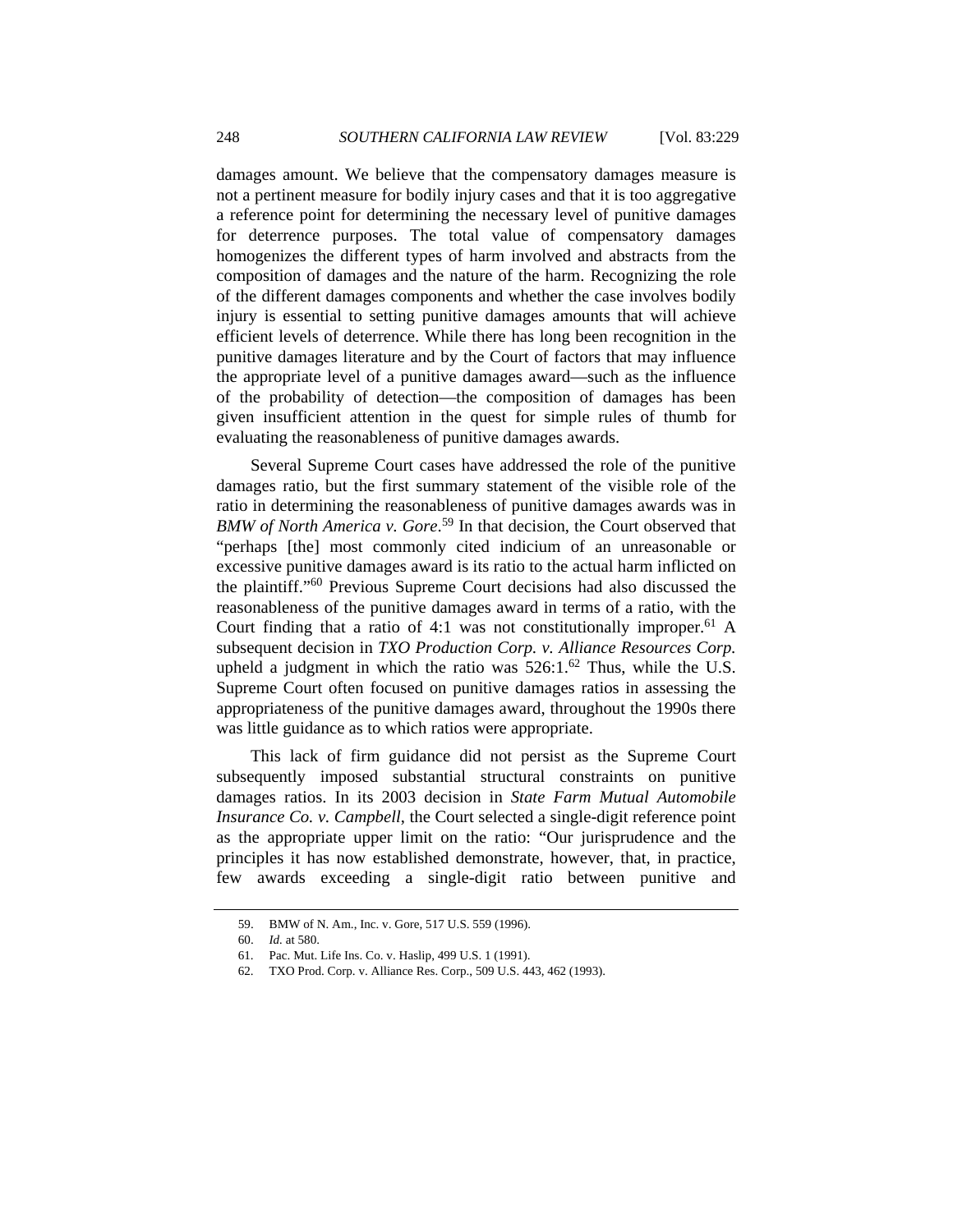compensatory damages, to a significant degree, will satisfy due process."63

There could, of course, be exceptions to the single-digit ratio limit. For cases with very large amounts of compensatory damages, the Court indicated that a lower ratio may be appropriate: "When compensatory damages are substantial, then a lesser ratio, perhaps only equal to compensatory damages, can reach the outermost limit of the due process guarantee."64 At the opposite end of the compensatory damages spectrum, if the compensatory damages amount is small, then a large ratio might be acceptable: "Nonetheless, because there are no rigid benchmarks that a punitive damages award may not surpass, ratios greater than those we have previously upheld may comport with due process where 'a particularly egregious act has resulted in only a small amount of economic damages."<sup>65</sup>

In *Exxon Shipping Co*. *v. Baker*, the Supreme Court expressed concern over the unpredictability of punitive damages awards.<sup>66</sup> But the presence of such unpredictability is not surprising given the imprecision of jury instructions. Unlike the guidance offered by the Court in *Gore*, jury instructions do not frame the issue in precise mathematical terms or as a task involving the selection of a ratio. Rather, the jury is instructed that factors such as the recklessness of the behavior, malicious conduct, outrageous behavior, and exceptional blameworthiness are to be considered; how they should be considered is not specified.<sup>67</sup> As a result, studies have found that while juries are able to reach a consensus on what constitutes wrongful conduct, they are unable to systematically map these concerns into dollar values.68 The result is a lack of predictability in punitive damages awards as summarized in the *Exxon Shipping* decision.69

Consideration of the instructions given to the jury in *In re Exxon Valdez*, which ultimately became the subject of the Supreme Court's decision in *Exxon Shipping*, makes it possible to trace much of the unpredictability in punitive damages awards to the vagueness of the

 <sup>63.</sup> State Farm Mut. Auto. Ins. Co. v. Campbell, 538 U.S. 408, 425 (2003).

 <sup>64.</sup> *Id.*

 <sup>65.</sup> *Id.* (quoting *Gore*, 517 U.S. at 582).

 <sup>66.</sup> Exxon Shipping Co. v. Baker, 128 S. Ct. 2605, 2625–26 (2008).

 <sup>67.</sup> CASS R. SUNSTEIN ET AL., PUNITIVE DAMAGES: HOW JURIES DECIDE 11–14 (2002).

 <sup>68.</sup> *See id.* at 212–14 (synthesizing controlled experimental studies on punitive damages that found that mock jurors reached a consensus on the blameworthiness of behavior but there was substantial variability in assigning a punitive damages penalty for such conduct).

 <sup>69.</sup> *Exxon Shipping*, 128 S. Ct. at 2625–26. As indicated in footnote seventeen of the decision, the Court declined to rely on SUNSTEIN ET AL., *supra* note 67, because that study was funded in part by Exxon. *Exxon Shipping*, 128 S. Ct. at 2626 n.17.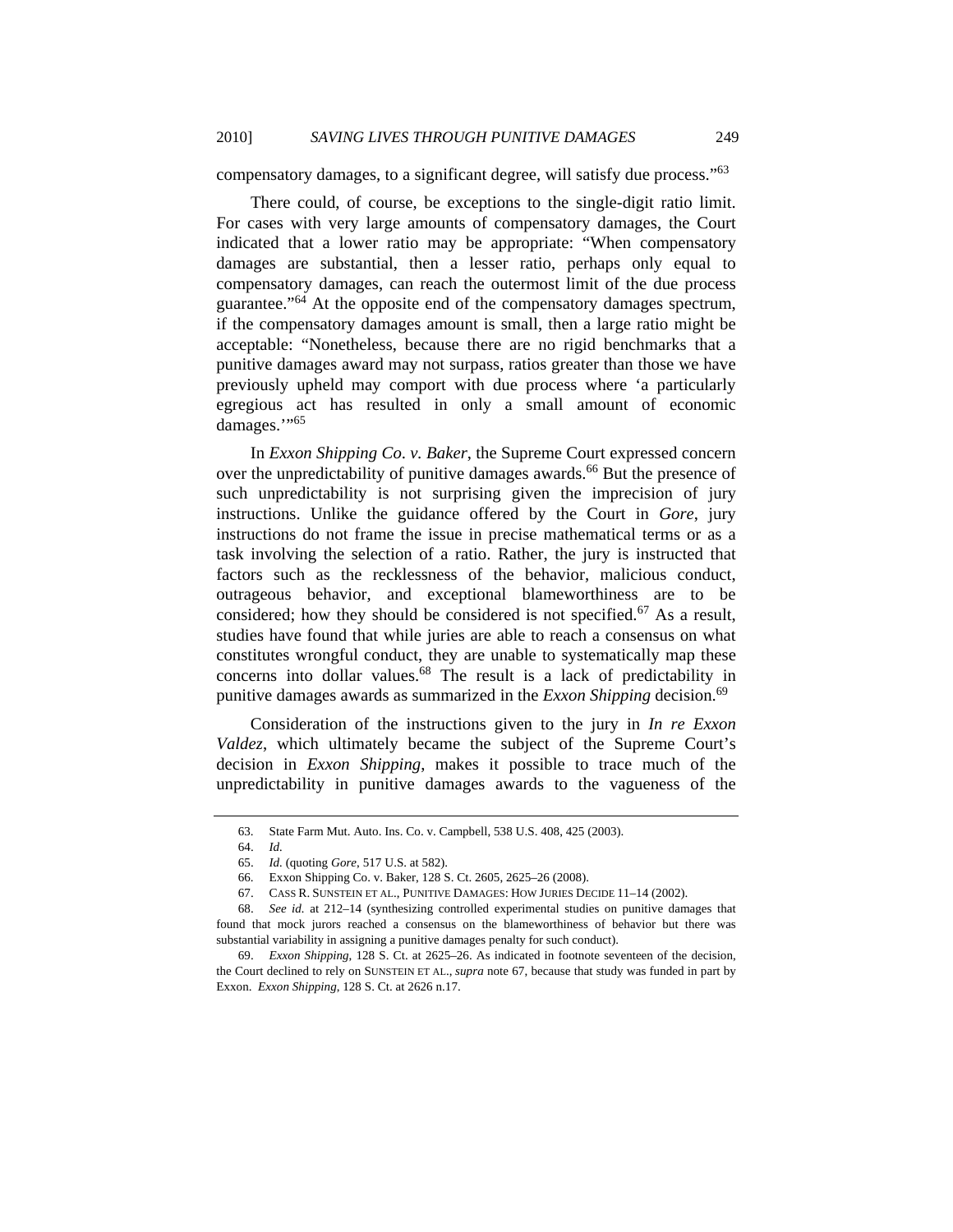guidance. Consistent with the usual concern that punitive damages foster the objectives of deterrence and retribution, the instructions outline the general purposes of punitive damages: "The purposes for which punitive damages are awarded are: (1) to punish a wrongdoer for extraordinary misconduct; and (2) to warn defendants and others and deter them from doing the same."<sup>70</sup>

The guidance provided in *In re Exxon Valdez* with respect to setting the magnitude of punitive damages involves little more than suggesting that the jury set a "reasonable" damages amount:

[T]he amount of punitive damages may not be determined arbitrarily. You must use reason in setting the amount. . . . [A]ny punitive damages award must have a rational basis in the evidence in the case. A punitive damages award may not be larger than an amount that bears a reasonable relationship to the harm caused to members of the plaintiff class by a defendant's misconduct. . . . Also, the award may not be larger than what is reasonably necessary to achieve society's goals of punishment and deterrence. $71$ 

With respect to the deterrence objective of punitive damages, the instructions do little more than restate the objective and do not indicate how a monetary damages figure might be selected. The instructions direct the jury to think about "whether an award of punitive damages is appropriate in this case, and, if so, in what amount" and to "consider steps taken by a defendant to prevent recurrence of the conduct in question—in this case, another oil spill."72

But what is the optimal deterrence value for future behavior? To what extent do compensatory damages not suffice? If they do not suffice, what is the extent of the shortfall? Should the jury be thinking in terms of the punitive damages ratio, a matter which is not addressed at all in jury instructions but has loomed large in court decisions? The instructions are silent on such fundamental concerns.<sup>73</sup>

In its decision in *Exxon Shipping*, which addresses the punitive damages award after the Exxon Valdez oil spill, the Supreme Court established a stricter upper limit on the punitive damages ratio for maritime

 <sup>70.</sup> *In re* Exxon Valdez, 236 F. Supp. 2d 1043, 1049 n.14 (D. Alaska 2002) (quoting Jury Instruction No. 22).

 <sup>71.</sup> *Id.* at 1049 n.16 (quoting Jury Instruction No. 25).

 <sup>72.</sup> *Id.* at 1050 n.21 (quoting Jury Instruction No. 35).

 <sup>73.</sup> The U.S. District Court for the District of Alaska, in its decision in *In re Exxon Valdez*, stressed the importance of adequate instructions: "Without proper instructions, jury verdicts are patently suspect." *Id.* at 1054.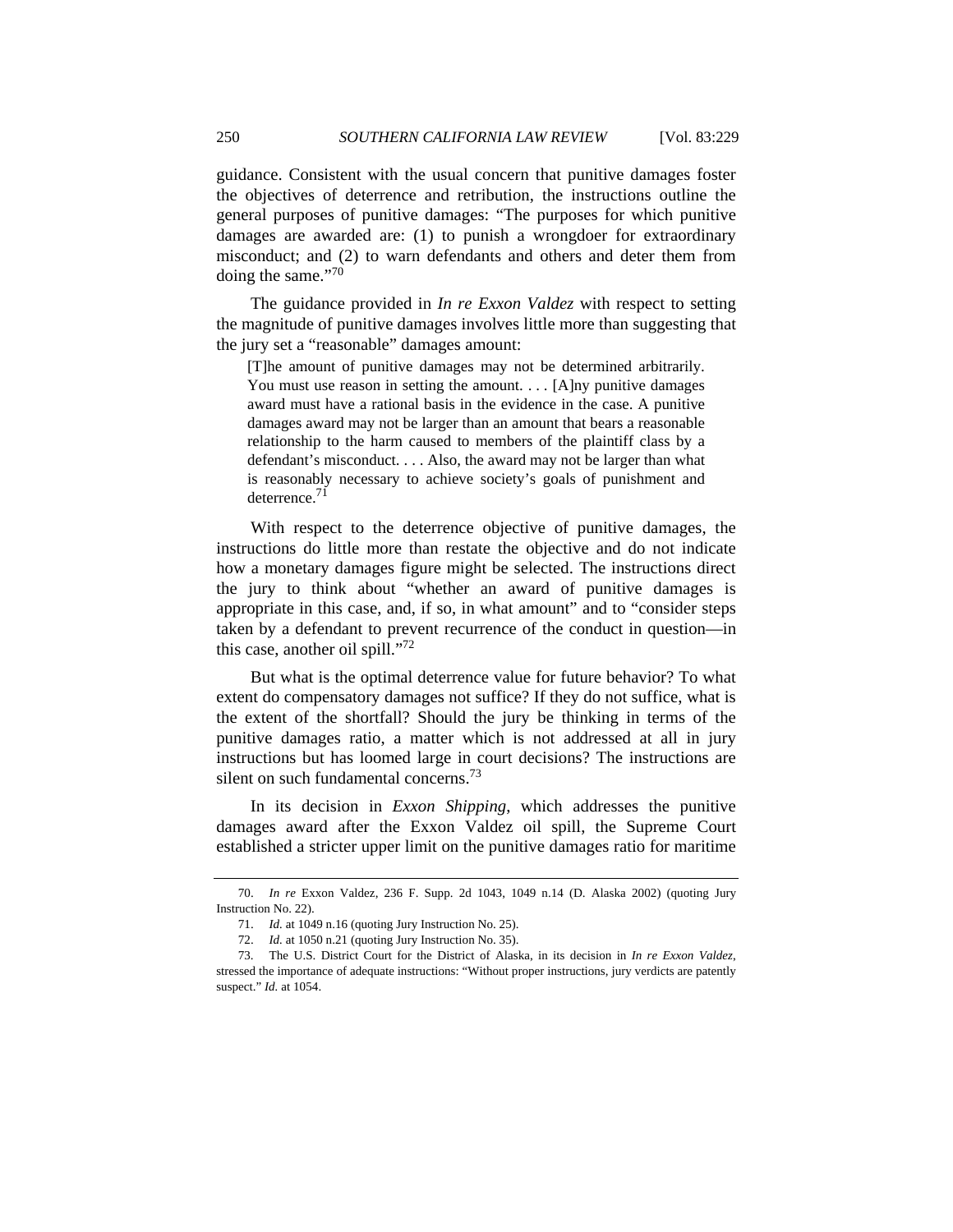cases such as the *Exxon* case. The Court's reasoning was based on empirical evidence regarding award distribution in samples of state court verdicts. Based on its review of cases, for which the median ratio in state courts was around 0.65:1, the Court developed its punitive damages ratio guidepost:

On these assumptions, a median ratio of punitive to compensatory damages of about 0.65:1 probably marks the line near which cases like this one largely should be grouped. Accordingly, given the need to protect against the possibility (and the disruptive cost to the legal system) of awards that are unpredictable and unnecessary, either for deterrence or for measured retribution, we consider that a 1:1 ratio, which is above the median award, is a fair upper limit in such maritime cases.74

The Court also sought to reconcile the 1:1 ratio with its more lenient guidance in the *State Farm* decision by, in effect, indicating that the *Exxon Shipping* decision was a direct application of *State Farm*'s guidance: "In *State Farm*, we said that a single-digit maximum is appropriate in all but the most exceptional of cases, and '[w]hen compensatory damages are substantial, then a lesser ratio, perhaps only equal to compensatory damages, can reach the outermost limit of the due process guarantee.<sup>'"75</sup>

The increasing prominence of the 1:1 ratio in the Court's assessments of punitive damages awards was sufficiently noteworthy that Justice Ginsburg expressed her concern that this more restrictive ratio would be applied to a broader set of cases:

In the end, is the Court holding only that 1:1 is the maritime-law ceiling, or is it also signaling that any ratio higher than 1:1 will be held to exceed "the constitutional outer limit"? On next opportunity, will the Court rule, definitively, that 1:1 is the ceiling due process requires in all of the States, and for all federal claims?<sup>76</sup>

Despite the 1:1 ratio providing a new reference point for determining the acceptability of punitive damages awards, the Court recognized that factors such as a low probability of detection or malicious conduct could also affect the appropriate magnitude of the award.<sup>77</sup> How such additional

 <sup>74.</sup> *Exxon Shipping*, 128 S. Ct. at 2633 (footnote omitted).

 <sup>75.</sup> *Id.* at 2634 (quoting State Farm Mut. Auto. Ins. Co. v. Campbell, 538 U.S. 408, 425 (2003)).

 <sup>76.</sup> *Id.* at 2639 (Ginsburg, J., concurring in part, dissenting in part) (citation omitted).

 <sup>77.</sup> *Id.* at 2633 (majority opinion) ("In a well-functioning system, we would expect that awards at the median or lower would roughly express jurors' sense of reasonable penalties in cases with no earmarks of exceptional blameworthiness within the punishable spectrum (cases like this one, without intentional or malicious conduct, and without behavior driven primarily by desire for gain, for example) and cases (again like this one) without the modest economic harm or odds of detection that have opened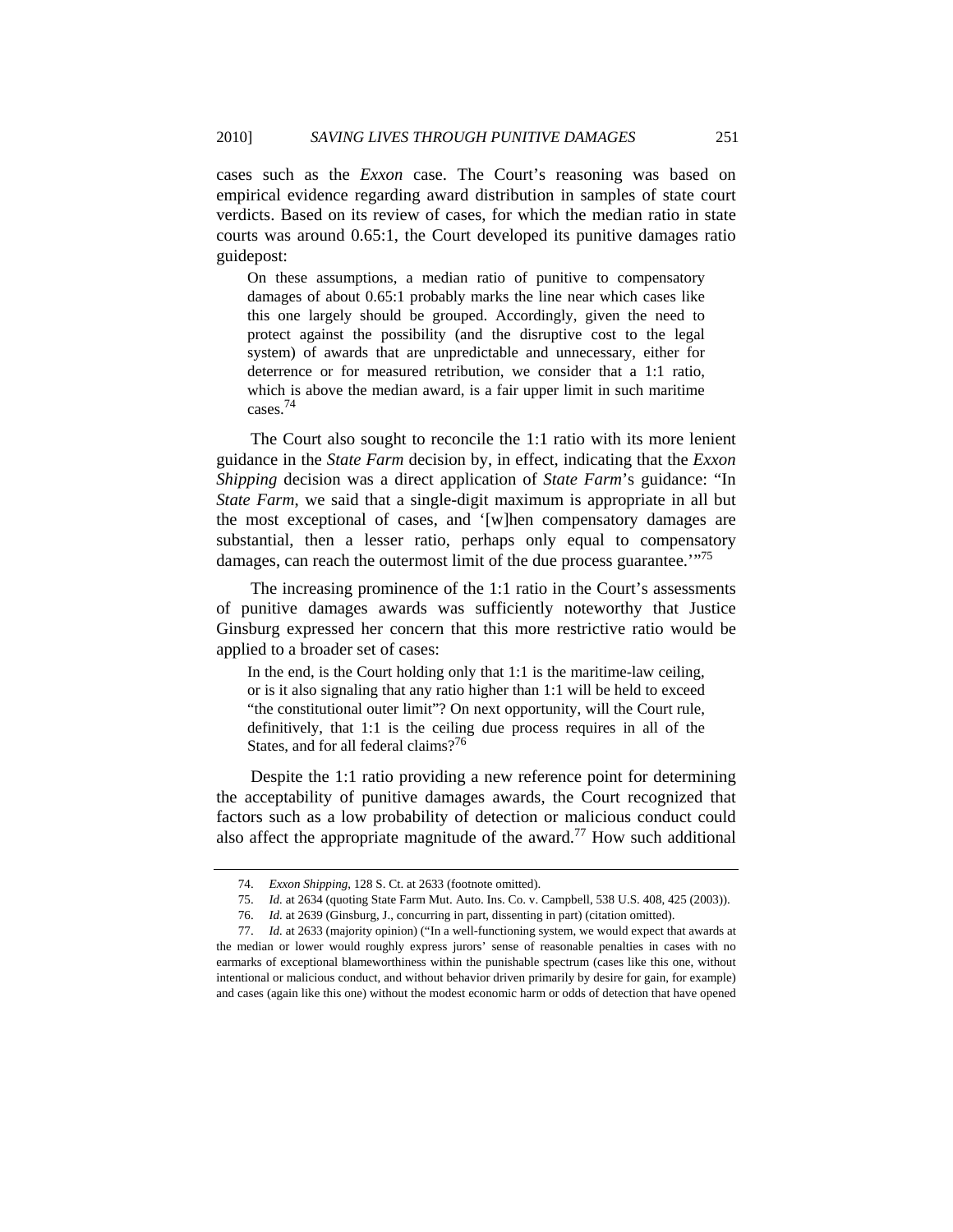factors should enter, and to what extent, is not specified. The guidance focuses primarily on the 1:1 punitive damages ratio.

The 1:1 ratio has begun to be adopted by other courts as the appropriate guide for determining the upper limit on punitive damages awards. For example, the Third Circuit ordered a 1:1 ratio in a medical liability insurer case,  $78$  and the Sixth Circuit imposed a 1:1 upper ratio limit in an age discrimination case.79 One would expect the Supreme Court's upper ratio limit to have profound effects because it provides a precise reference point for otherwise murky determinations. Notwithstanding the precision of the ratio approach, this Article will show that uniform application of such ratios to assess the appropriateness of a punitive damages award is fundamentally flawed.

Particularly for bodily injury cases, compensatory damages generally will not provide for an adequate level of deterrence. To achieve efficient deterrence levels for injury cases involving catastrophic harm to individual welfare, such as wrongful death, it will often be necessary to impose damages amounts that generate punitive damages ratios in excess of 1:1, as with the ratio of 5.43:1 in the illustrative example in Part V. Indeed, the ratio amount is not the main matter of interest. The nature and the extent of the harm surely are consequential, but compensatory damages alone may not reflect the extent of the harm. What is pertinent for purposes of deterrence is not the punitive damages ratio but the total amount of damages, including losses that may not have been monetized through compensatory damages. For purposes of assessing these total damages, we have presented a formula that is more precise than the various upper bounds on permissible ratios and will also generate incentives for efficient levels of deterrence. If other considerations enter, such as a low probability of detection or a retribution objective, then the appropriate level of damages payments may be even greater.

## VII. EMPIRICAL EVIDENCE ON PUNITIVE DAMAGES BY CASE TYPE

To explore how punitive damages awards currently vary by case type and with respect to the composition of damages, our empirical analysis uses data from the Civil Justice Survey of State Courts ("CJSSC") 2005.<sup>80</sup>

the door to higher awards.").

<sup>78.</sup> Jurinko v. Med. Protective Co., 305 F. App'x 13, 27–30 (3d Cir. 2008).

<sup>79.</sup> Morgan v. N.Y. Life Ins. Co., 559 F.3d 425, 441–43 (6th Cir. 2009).

 <sup>80.</sup> The description of the CJSSC data and the data used in the empirical analysis is based on the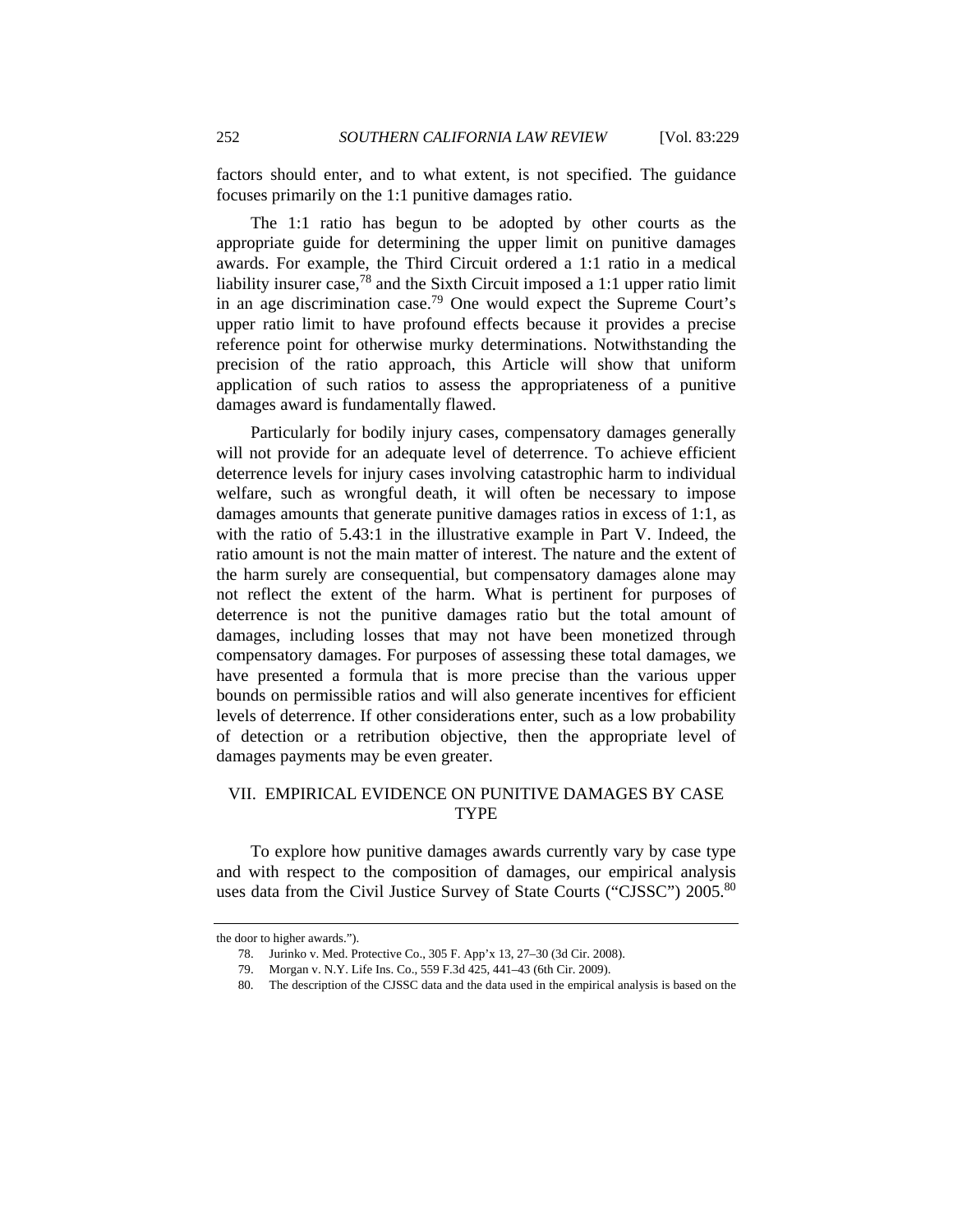The CJSSC provides cross-sectional data for a nationally representative sample of tort, contract, and real property cases tried to verdict in selected counties in state courts for the year 1992 (jury trials only), $81$  and for the years 1996, 2001, and 2005 (both jury and bench trials).<sup>82</sup> In each available year, the survey collected data on total compensatory damages awards (if any) and, when relevant, punitive damages awards.<sup>83</sup> In 2005, for the first time, the survey separately reported total compensatory, economic, and noneconomic damages awards.<sup>84</sup> We therefore use the 2005 data to examine whether the components of compensatory awards, rather than simply the total compensatory awards, affect punitive damages awards, and whether the relationships between specific components of compensatory damages and punitive damages differ according to whether the case involves bodily injury or not.

Department of Justice's description of the study. *See* CJSSC 2005: Codebook , *supra* note 11.

 <sup>81.</sup> *See* Bureau of Justice Statistics, U.S. Dep't of Justice, Civil Justice Survey of State Courts, 1996: Description, at ii (Sept. 18, 2000), *available at* http://www.icpsr.umich.edu/icpsrweb/ICPSR/ studies/2883?archive=ICPSR [hereinafter CJSSC 1996: Description] (noting that the 1996 study expanded on the 1992 study by including both bench and jury trials).

 <sup>82.</sup> The sampling frame is a two-stage stratified sampling process. For the 1992, 1996, and 2001 waves of data, the following sampling frame was used: In the first stage, the seventy-five most populous counties were identified. In the second stage, forty-five or forty-six of these counties were selected for inclusion in the study. *See* Bureau of Justice Statistics, U.S. Dep't of Justice, Civil Justice Survey of State Courts, 1992: Description, at iii (Oct. 1, 1996), *available at* http://www.icpsr.umich.edu/icpsrweb/ICPSR/studies/6587?archive=ICPSR (sampling forty-five counties); CJSSC 1996: Description, *supra* note 81, at ii (sampling forty-five counties); Bureau of Justice Statistics, U.S. Dep't of Justice, Civil Justice Survey of State Courts, 2001: Description, at iii (May 28, 2004), *available at* http://www.icpsr.umich.edu/icpsrweb/ICPSR/studies/ 3957?archive=ICPSR (sampling forty-six counties). For the 2005 wave of data, the survey preserved the earlier sampling frame by sampling forty-six counties from the seventy-five most populous counties, but also sampled from 110 additional counties outside the seventy-five most populous counties. *See* CJSSC 2005: Codebook, *supra* note 11, at 10–12; Bureau of Justice Statistics, U.S. Dep't of Justice, Civil Justice Survey of State Courts, 2005: Description, at ii–iv (Jan. 14, 2009), *available at* http://www.icpsr.umich.edu/icpsrweb/ICPSR/studies/23862?archive=ICPSR&q=23862 [hereinafter CJSSC 2005: Description]. The total number of cases included in the 2005 sample was 8872. CJSSC 2005: Codebook, *supra* note 11, at 6.

 <sup>83.</sup> *See* CJSSC 2005: Description, *supra* note 82, at ii–iv. For articles using the first three waves of the CJSSC data, see generally Theodore Eisenberg et al., *Juries, Judges, and Punitive Damages: Empirical Analyses Using the Civil Justice Survey of State Courts 1992, 1996, and 2001 Data*, 3 J. EMPIRICAL LEGAL STUD. 263 (2006) (analyzing CJSSC 1992, 1996, and 2001 studies); Joni Hersch & W. Kip Viscusi, *Punitive Damages by Numbers:* Exxon Shipping Co. v. Baker, 18 SUP. CT. ECON. REV. (Ilya Somin & Todd J. Zywicki eds., forthcoming 2010) (discussing the *Exxon Shipping* Court's use of 1992, 1996, and 2001 data); Joni Hersch & W. Kip Viscusi, *Punitive Damages: How Judges and Juries Perform*, 33 J. LEGAL STUD. 1 (2004) (using CJSSC 1996 data to demonstrate that juries and judges differ in awarding punitive damages); and Thomas H. Cohen, U.S. Dep't of Justice, Punitive Damage Awards in Large Counties, 2001 (Mar. 2005) (analyzing CJSSC 2001 data).

 <sup>84.</sup> *See* CJSSC 2005: Codebook, *supra* note 11, at 11 (describing variables for the various different damages figures).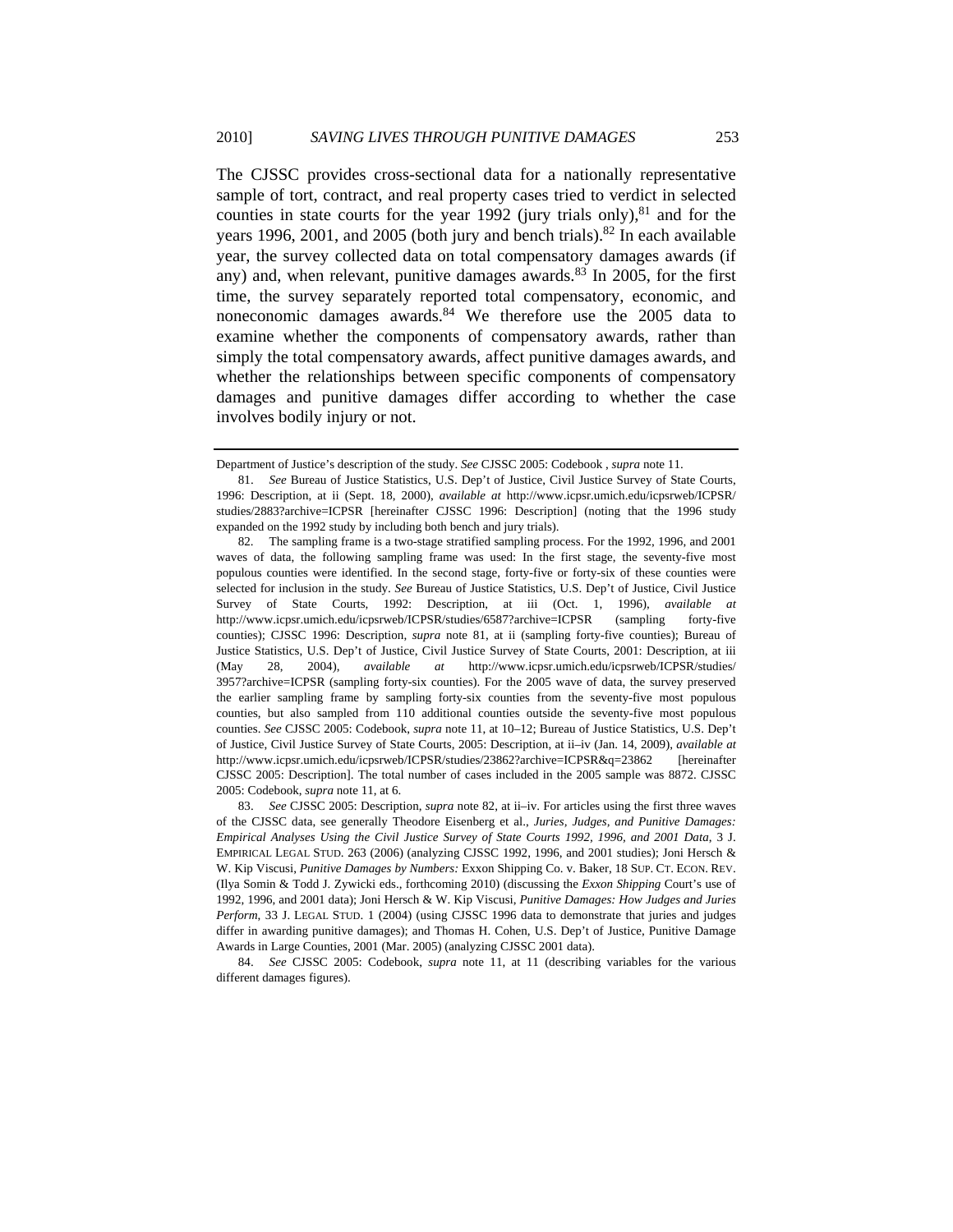For purposes of the following analysis, we make the following sample restrictions: (1) the winning party is the plaintiff, and (2) the plaintiff is awarded positive punitive damages and positive compensatory damages. There are 180 cases meeting these criteria. Of these, fifty-four involve bodily injury, and 126 do not involve bodily injury.85

In twenty-four of the 180 punitive damages cases, information on the breakdown between economic and noneconomic damages is not reported. As our main interest is in examining the relationship between components of compensatory damages awards and punitive damages, most of our analyses are based on the 156 cases reporting the breakdown. Of these, forty-four involve bodily injury, and 112 do not involve bodily injury.

Table 1 summarizes the average damages amounts for different case categories, as well as the average punitive damages ratio for the full sample, and by whether or not the case involved bodily injury.<sup>86</sup> The reported values are adjusted to account for the sample weights.<sup>87</sup>

Panel A reports the results for the full sample of 156 cases with positive values of punitive damages. On average, the economic damages are \$1.04 million, the noneconomic damages are \$0.25 million, and the punitive damages are \$1.67 million. The average of the punitive damages ratios across all cases is 3.67:1, which is substantially higher than the 1:1 guideline in *Exxon Shipping*, but well within the single-digit guideline in *State Farm*. 88

 <sup>85.</sup> Cases not involving bodily injury will also be referred to as property damage cases.

 <sup>86.</sup> The authors' calculations come from CJSSC 2005. The sample is comprised of cases in which the plaintiff won, punitive damages were awarded, compensatory damages were greater than zero, and the breakdown of compensatory damages into economic damages and noneconomic damages was reported. The numbers of observations are as follows: 156 (panel A), 44 (panel B), and 112 (panel C). In the 2005 CJSSC data set, case type is reported in twenty-six categories. *See* CJSSC 2005: Codebook, *supra* note 11, at 21–22. We group case types into the eleven categories reported in the table. *See infra* tbl.1.

 <sup>87.</sup> The weights are built into the CJSSC study to account for the sample not being a simple random sample. *See* CJSSC 2005: Codebook, *supra* note 11, at 13.

 <sup>88.</sup> Note that the average ratio figures pertain to the average value of the individual punitive damages ratios across all cases, which does not equal the value of the average punitive damages award divided by the average value of compensatory damages.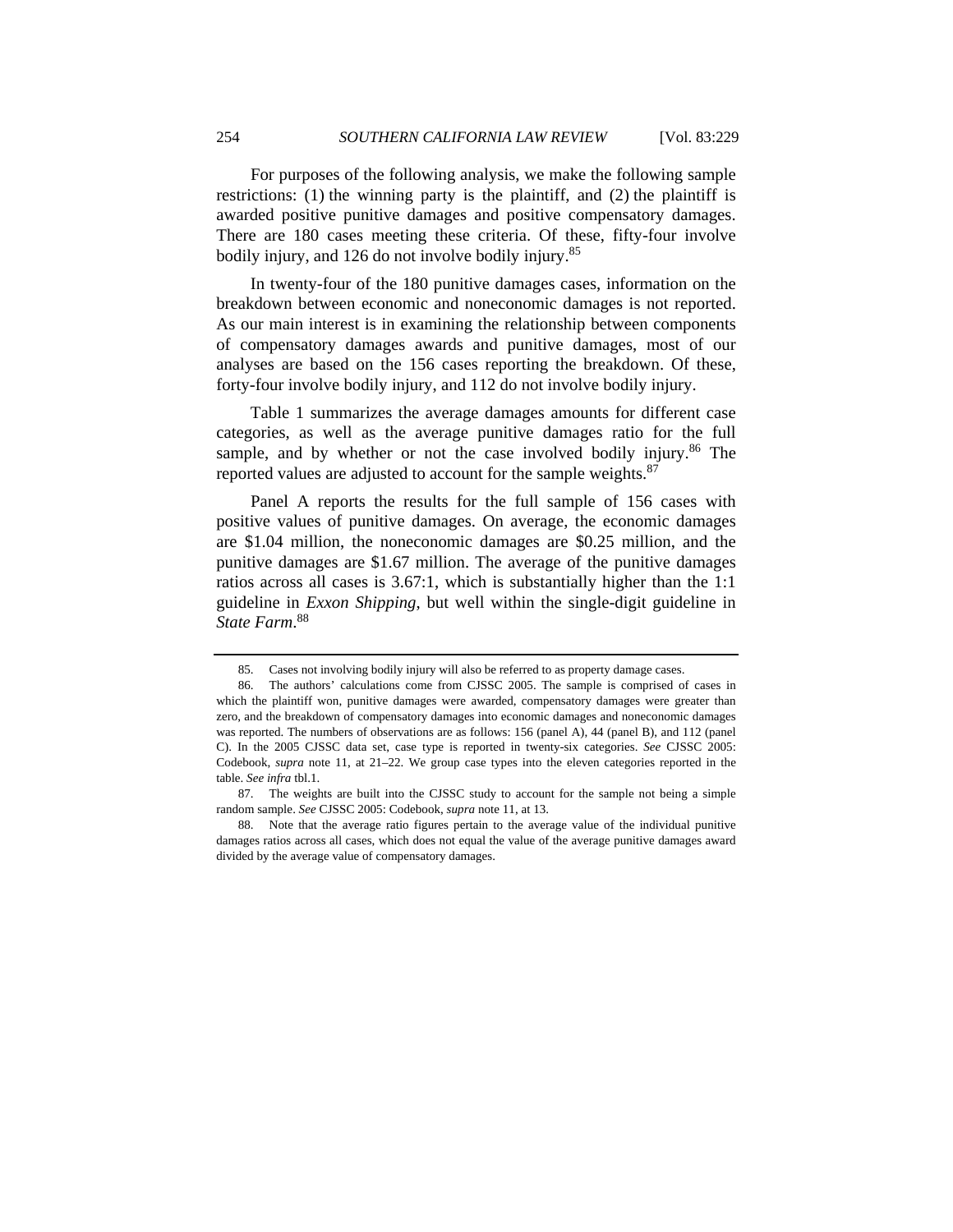| Case Type                    | Average<br>Economic<br>Damages<br>(Dollars) | Average<br>Noneconomic<br>Damages<br>(Dollars) | Average<br>Punitive<br>Damages<br>(Dollars) | Average<br>Punitive<br>Damages<br>Ratio |
|------------------------------|---------------------------------------------|------------------------------------------------|---------------------------------------------|-----------------------------------------|
| Panel A: Full Sample         |                                             |                                                |                                             |                                         |
| Motor Vehicle<br>Tort        | 1,132,183                                   | 942,728                                        | 518,753                                     | 1.00                                    |
| Premises Tort                | 584,856                                     | $\boldsymbol{0}$                               | 877,778                                     | 1.51                                    |
| Products<br>Liability        | 317,901                                     | 4,250,000                                      | 2,000,000                                   | 0.44                                    |
| Intentional<br>Tort          | 237,497                                     | 179,101                                        | 246,918                                     | 1.47                                    |
| Malpractice                  | 3,563,173                                   | 756,040                                        | 6,775,982                                   | 2.90                                    |
| Slander                      | 1,314,081                                   | 479,647                                        | 1,440,264                                   | 2.56                                    |
| Other Tort                   | 3,050,744                                   | 950,741                                        | 6,364,211                                   | 1.84                                    |
| Fraud                        | 289,531                                     | 22,346                                         | 404,355                                     | 7.71                                    |
| Seller-Buyer                 | 61,329                                      | 2895                                           | 156,858                                     | 3.71                                    |
| Employment                   | 2,922,965                                   | 307,187                                        | 6,095,789                                   | 1.18                                    |
| Other<br>Contracts           | 2,495,639                                   | 362                                            | 6,467,090                                   | 4.95                                    |
| All Cases                    | 1,039,521                                   | 253,680                                        | 1,673,952                                   | 3.67                                    |
| Panel B: Bodily Injury Cases |                                             |                                                |                                             |                                         |
| Motor Vehicle<br>Tort        | 2,255,262                                   | 993,144                                        | 543,084                                     | 1.00                                    |
| Premises Tort                | 584,856                                     | $\boldsymbol{0}$                               | 877,778                                     | 1.51                                    |
| Products<br>Liability        | 317,901                                     | 4,250,000                                      | 2,000,000                                   | 0.44                                    |
| Intentional<br>Tort          | 258,455                                     | 190,639                                        | 233,006                                     | 0.91                                    |
| Malpractice                  | 2,356,768                                   | 887,526                                        | 5,345,718                                   | 3.16                                    |
| Other Tort                   | 4,203,089                                   | 1,665,010                                      | 6,513,569                                   | 2.09                                    |
| <b>All Cases</b>             | 1,542,899                                   | 713,488                                        | 1,285,506                                   | 1.18                                    |

TABLE 1. Damages Values by Case Type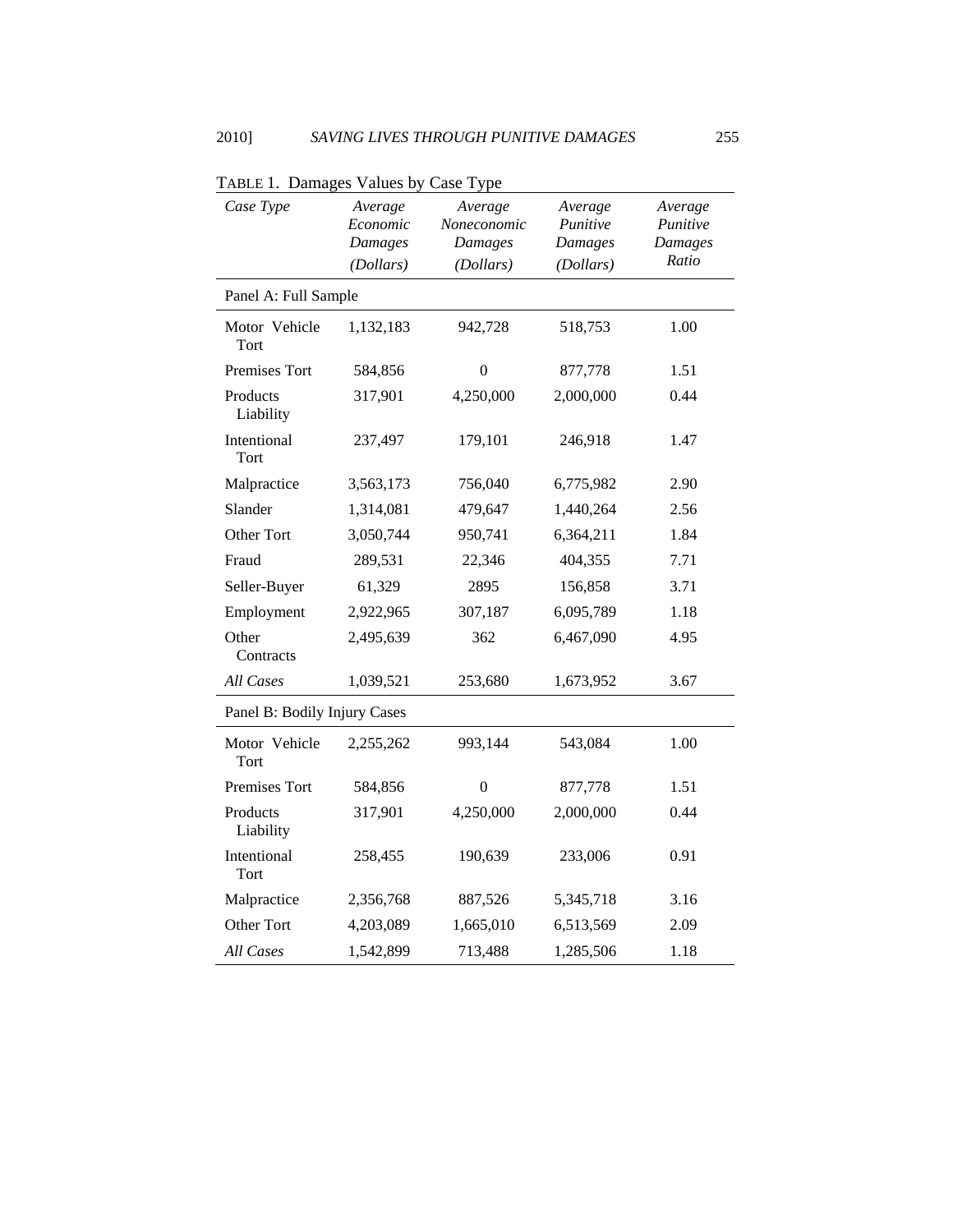| Panel C: No Bodily Injury Cases |            |          |            |      |  |  |
|---------------------------------|------------|----------|------------|------|--|--|
| Motor Vehicle<br>Tort           | 13,867     | 75,000   | 100,000    | 1.13 |  |  |
| Intentional<br><b>Tort</b>      | 25,708     | 62,500   | 387,500    | 7.15 |  |  |
| Malpractice                     | 10,500,000 | $\Omega$ | 15,000,000 | 1.43 |  |  |
| Slander                         | 1,314,081  | 479,647  | 1,440,264  | 2.56 |  |  |
| Other Tort                      | 1,528,005  | 6888     | 6,166,844  | 1.51 |  |  |
| Fraud                           | 289,531    | 22,346   | 404,355    | 7.71 |  |  |
| Seller-Buyer                    | 61,329     | 2895     | 156,858    | 3.71 |  |  |
| Employment                      | 2,922,965  | 307,187  | 6,095,789  | 1.18 |  |  |
| Other<br>Contracts              | 2,495,639  | 362      | 6,467,090  | 4.95 |  |  |
| All Cases                       | 849,352    | 79,972   | 1,820,701  | 4.61 |  |  |

There is considerable heterogeneity across case types in the level of damages and in the punitive damages ratio. Some case groupings, such as fraud cases and contract cases involving sellers or buyers, have total damages amounts that are relatively small and far below the average for all punitive damages cases. These case groupings, however, have somewhat large average punitive damages ratios: 7.71:1 for fraud and 3.71:1 for seller-buyer cases. Other case types with large average punitive damages ratios include other contracts, with a ratio of 4.95:1; malpractice, with a ratio of 2.90:1; and slander, with a ratio of  $2.56:1.^{89}$ 

Panels B and C of table 1 stratify the full sample of cases with positive punitive damages into two groups—panel B reports descriptive statistics for the subset of cases involving bodily injury, while panel C summarizes the statistics for the subset of cases involving no bodily injury. As a consequence, any case type where there is no bodily injury, such as slander, does not appear in panel B. Compared to the cases without bodily injury, the bodily injury cases have, on average, a greater share of noneconomic damages as compared to punitive damages. In addition, both the average amount of punitive damages and the average punitive damages ratio are less for bodily injury cases than for cases without bodily injury.<sup>90</sup> If punitive awards for personal injury cases are to deter irreplaceable health

 <sup>89.</sup> *See supra* tbl.1, panel A.

 <sup>90.</sup> *See supra* tbl.1, panels B & C.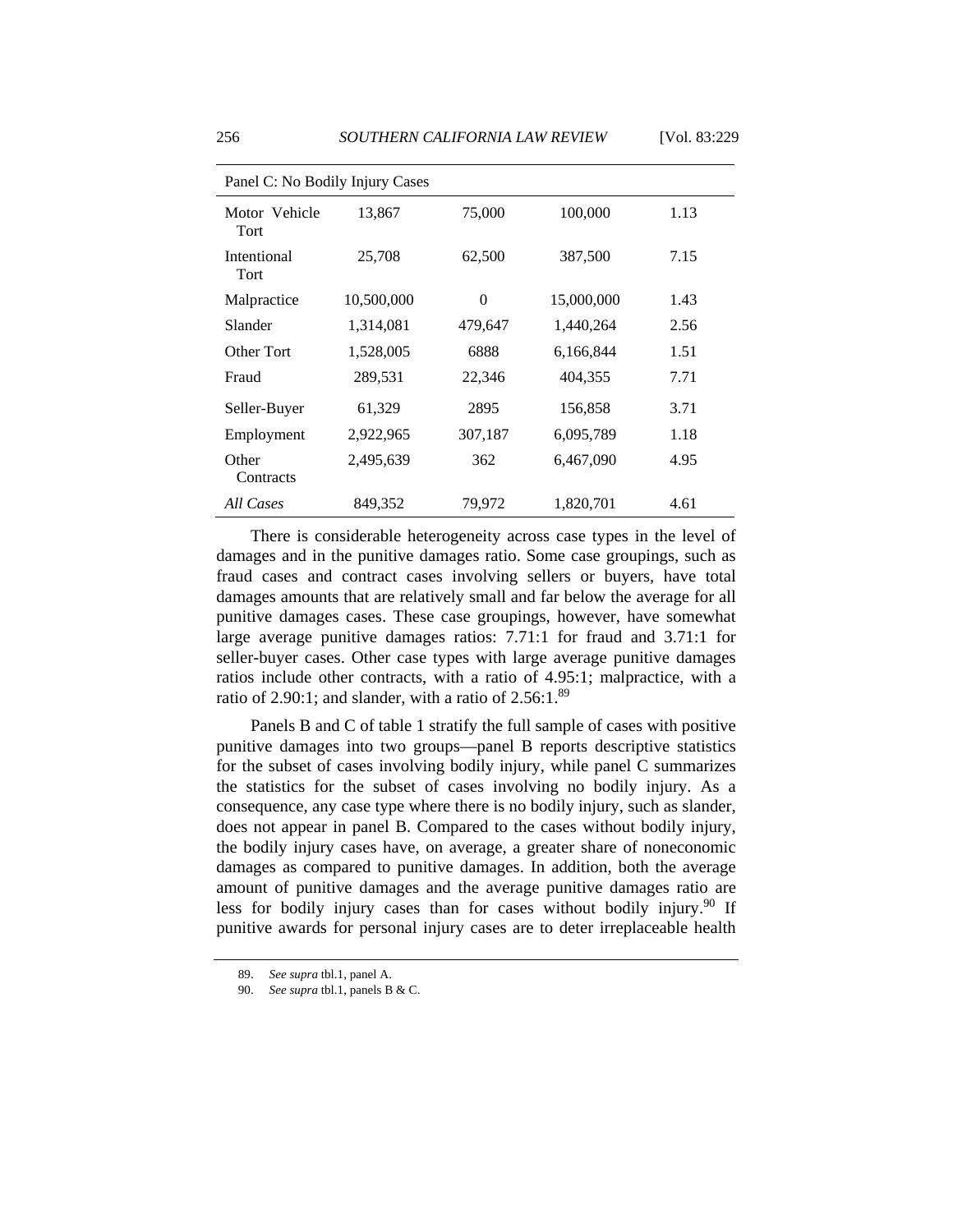losses, one might have expected a larger role for punitive damages in the bodily injury context. The observed differences could be due to state legislative restrictions on punitive damages awards in bodily injury cases, or to the fact that the economic loss is a more accurate reflection of the harm in property damage cases.

As indicated in panel C of table 1, for the most part, noneconomic damages do not play a substantial role in cases without bodily injury. The main exceptions are slander and employment cases.<sup>91</sup> The economic damages amounts and the punitive damages amounts, however, can be quite large. Five of the nine property damage case types have average punitive damages of at least \$1 million. Every property damage case type has an average punitive damages ratio of at least 1:1, and several categories have fairly high ratios, such as fraud and intentional tort.<sup>92</sup> To the extent that these case types involve behavior that is viewed as malicious or particularly egregious, it may be that even large ratios such as these would not be inconsistent with the guidelines provided by the Supreme Court in *Exxon Shipping*. 93

To see whether there is a shortfall in punitive damages for bodily injury cases from the standpoint of deterrence, it is instructive to focus on punitive damages cases in which there was a claim of wrongful death. Here we focus on two extreme wrongful death cases from the 2005 CJSSC.<sup>94</sup> These cases will be useful in illustrating how the VSL figure can be used to assess the adequacy of the punitive damages award. In each instance, we assume that the probability of detection is 1.0.

At the low end of the awards spectrum is an intentional tort case involving wrongful death, with compensatory damages of \$118,000 and punitive damages of \$82,000. Thus, the punitive damages ratio in this case is 0.69:1, which is well within the single-digit ratio of *State Farm*, and indeed is well within the 1:1 ratio of *Exxon Shipping*. There is a problem, however, of substantial underdeterrence. Based on our proposal, let us assume that \$9 million is the pertinent VSL for optimal deterrence.<sup>95</sup> Then, for total damages to equal the VSL, $96$  the punitive damages award should

 <sup>91.</sup> *See supra* tbl.1, panel C.

 <sup>92.</sup> *See supra* tbl.1, panel C.

 <sup>93.</sup> *See supra* notes 74–77 and accompanying text.

 <sup>94.</sup> The data set includes a total of seven wrongful death cases with positive punitive damages awards, of which three are intentional torts, three are medical malpractice, and one is a motor vehicle tort.

 <sup>95.</sup> *See supra* Part II.

 <sup>96.</sup> *See supra* Part III.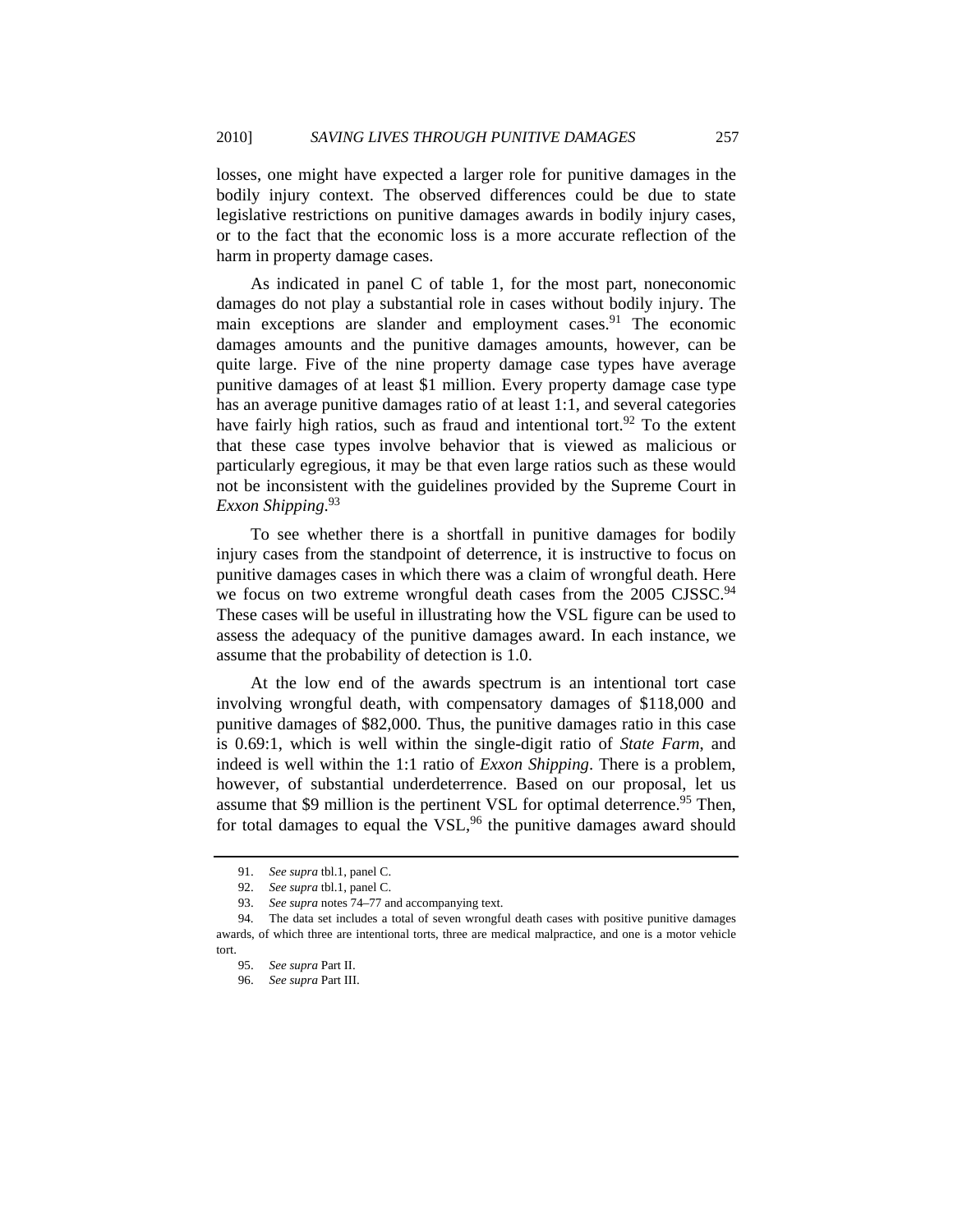be increased to \$8.882 million, generating a punitive damages ratio of 75.27:1.

The largest punitive damages award for a wrongful death case in the 2005 CJSSC data set is \$18 million in a medical malpractice case. The compensatory damages award in this case was \$1.481 million. Because this compensatory damages value is suggestive of a typical wrongful death victim rather than one with unusually high earnings, using a VSL of \$9 million may be appropriate. $97$  An efficient deterrence level consequently would result from a punitive damages award of \$7.519 million, far less than the \$18 million that was levied.98 The actual punitive damages award in this case, at a ratio of 12.15:1, also exceeds the single-digit punitive damages ratio guidelines.

## VIII. MULTIPLE REGRESSION ANALYSIS OF PUNITIVE DAMAGES

How do economic and noneconomic damages amounts affect the level of punitive damages awarded? If punitive damages are set in the same manner as the U.S. Supreme Court has conceptualized the task, then it is the ratio of punitive damages to total compensatory damages that is the determining consideration. Under such an approach, the components of compensatory damages do not enter the calculation. Under this approach, economic and noneconomic damages should have equal roles in influencing the punitive damages amount. Whether there is such equivalence can be evaluated statistically using the CJSSC data.

Our hypothesis is that economic and noneconomic damages will not have equal roles in influencing the punitive damages amount and that the influence of economic and noneconomic damages will differ according to whether the case involves bodily injury or not. The irreplaceable harm in severe bodily injury cases goes beyond the monetary compensation for noneconomic loss.99 The size of the noneconomic loss component may serve as a measure of the physical harm, as bodily injury cases with larger noneconomic damages components are presumably those in which the

 <sup>97.</sup> For example, this does not appear to be a case with extraordinarily large medical expenses or a case in which the present value of the net earnings loss is extremely large. Complications such as these would warrant an adjustment in the target VSL level.

 <sup>98.</sup> The authors' proposed \$7.519 million punitive damages award would yield a punitive damages ratio of 5.08:1, well within the single-digit punitive damages ratio guidelines.

 <sup>99.</sup> This relationship follows from the fact that severe bodily injuries lower the marginal utility of income and hence the degree to which money can compensate for the welfare loss. *See supra* notes 7–8 and accompanying text.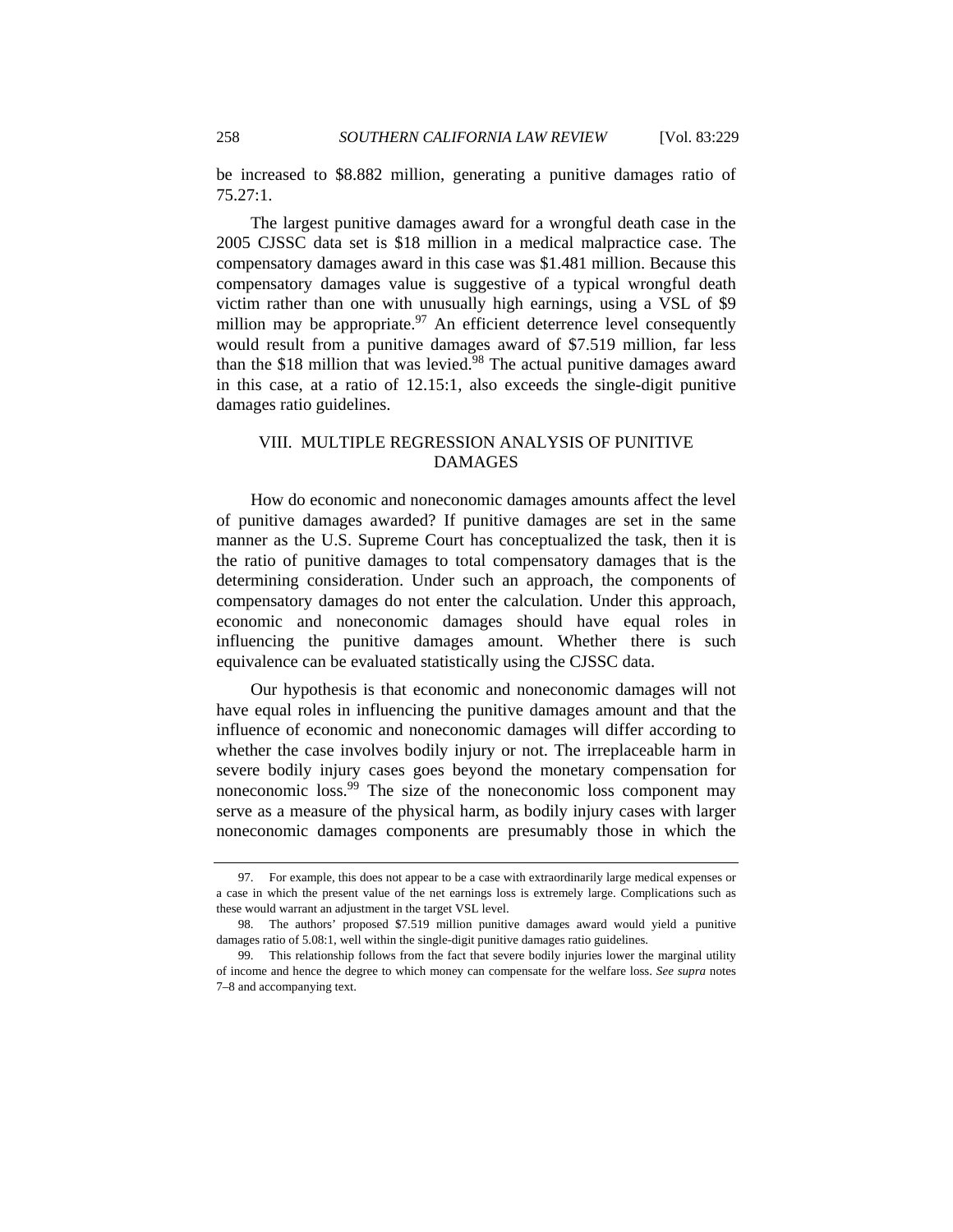noneconomic harm is greater. Thus, one might expect empirically that across all bodily injury cases, higher levels of noneconomic damages in turn will boost the level of punitive damages. $100$ 

To explore these relationships, we estimate a multiple regression model specifying a simple linear relationship between punitive damages and the compensatory damages components. Thus, Punitive Damages  $=$ Constant + (b  $\times$  (Economic Damages)) + (c  $\times$  (Noneconomic Damages)) + Error Term, where the constant term and the coefficients b and c are estimated. The coefficients have a straightforward interpretation—on average, each additional dollar of economic damages raises punitive damages by \$b, and similarly, on average each additional dollar of noneconomic damages raises punitive damages by \$c. In this linear version, if b and c are identical, then each dollar of economic damages has the same effect on punitive damages as each dollar of noneconomic damages. This equivalence is the assumption underlying the use of punitive damages ratios as a reference point.

The statistical analysis of each of these equations will be undertaken for the full sample of punitive damages cases, as well as separately for cases involving bodily injury and cases not involving bodily injury.<sup>101</sup> Our hypothesis is that the noneconomic damages variable will have a greater effect on punitive damages for bodily injury cases, as these noneconomic damages likely serve as a measure of the irreplaceable health loss that is incurred.

Table 2 reports the three punitive damages regressions.<sup>102</sup> The results for punitive damages cases in general indicate that each damages component has a similar incremental effect. On average, each additional dollar of economic damages raises punitive damages by \$1.19 for the full

 <sup>100.</sup> Note that based on our proposed theory of punitive damages, if the level of harm is held constant and restricted to wrongful death cases, then higher levels of noneconomic damages should reduce the level of punitive damages that are required for the total damages amount to equal the VSL.

 <sup>101.</sup> Tests for influential observations indicated that the four observations in the sample with compensatory damages greater than \$25 million were influential and that inclusion of these observations distorted the relation between damages components and punitive damages. Thus, we drop these four observations from the regression analysis. "An observation is said to be influential if removing the observation substantially changes the estimate of coefficients." UCLA Academic Technology Services, Stata Web Books: Regression with Stata, http://www.ats.ucla.edu/stat/stata/ webbooks/reg/chapter2/statareg2.htm (last visited Nov. 3, 2009).

 <sup>102.</sup> The authors' calculations come from CJSSC 2005. The sample is comprised of cases in which the plaintiff won, punitive damages were awarded, compensatory damages were greater than zero and less than \$25 million, and the breakdown of compensatory damages into economic damages and noneconomic damages was reported. Robust standard errors are in parentheses and are based on probability weights using the variable "BWGT0."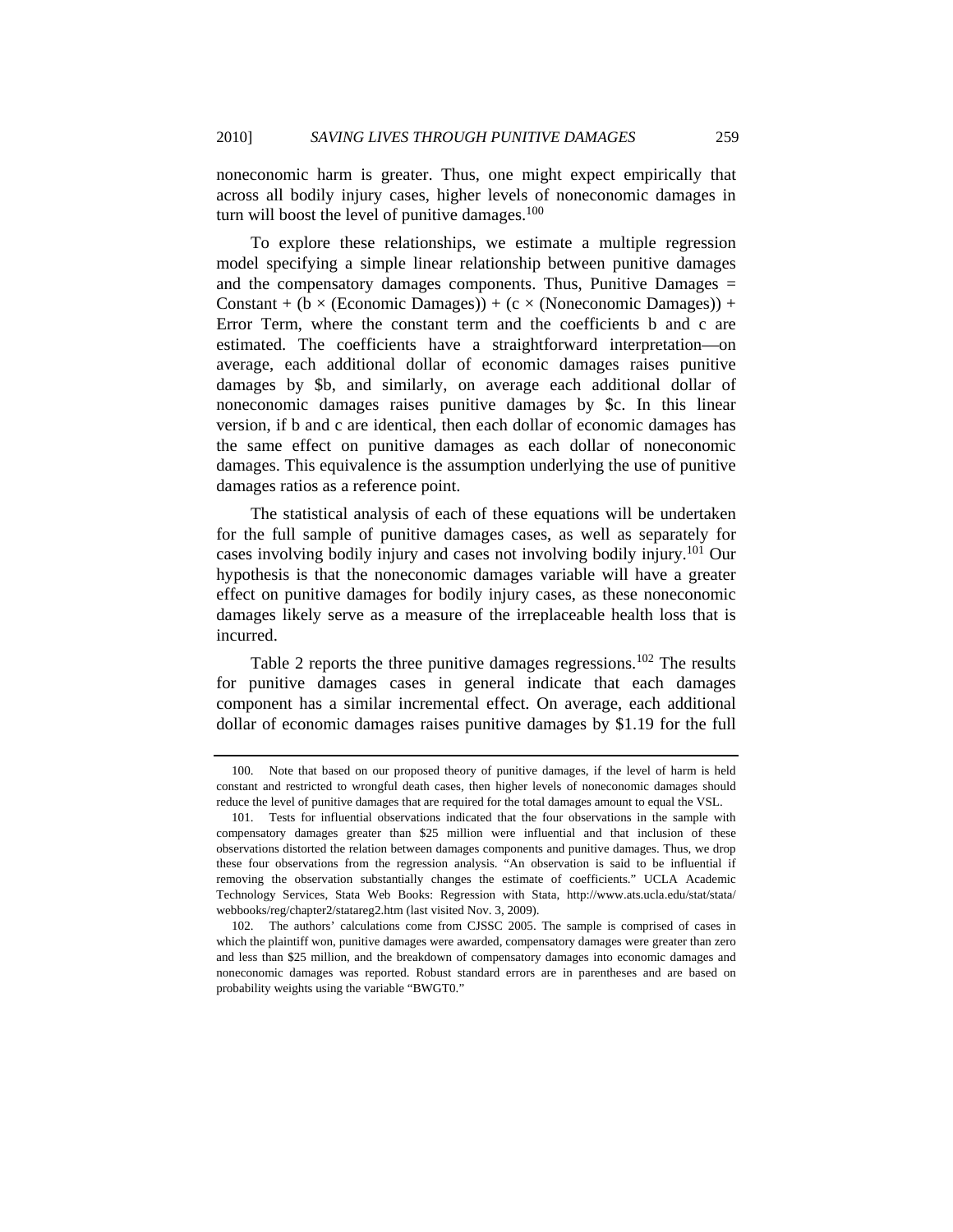sample punitive damages regression, and each additional dollar of noneconomic damages boosts punitive damages by  $$1.14<sup>103</sup>$  The Supreme Court's reasoning in terms of a punitive damages ratio in which economic damages and noneconomic damages values are combined into a compensatory damages amount with equal weights is broadly consistent with this award pattern.

TABLE 2. Punitive Damages Regressions—Dependent Variable: Punitive Damages Amount

|             | <b>Full Sample</b>      | <b>Bodily Injury</b>   | No Bodily Injury      |
|-------------|-------------------------|------------------------|-----------------------|
| Economic    | $1.194**$               | $0.585**$              | $2.158**$             |
| Damages     | (0.457)                 | (0.036)                | (0.616)               |
| Noneconomic | $1.144**$               | 1.500**                | $1.145**$             |
| Damages     | (0.438)                 | (0.547)                | (0.254)               |
| Constant    | $0.376 \times 10^{6**}$ | $0.229 \times 10^{6*}$ | $0.112 \times 10^{6}$ |
|             | $(0.162 \times 10^6)$   | $(0.122 \times 10^6)$  | $(0.108 \times 10^6)$ |
| $R^2$       | 0.48                    | 0.57                   | 0.68                  |
| N           | 152                     | 42                     | 110                   |

\* significant at the 10 percent level, \*\* significant at the 5 percent level, two-tailed test

Focusing on the full sample regression masks the quite different processes that govern the setting of punitive damages awards for bodily injury cases and property damage cases. For cases involving bodily injury, the magnitude of the relation between noneconomic damages and punitive damages is nearly three times the relation between economic damages and punitive damages. On average, each additional dollar of noneconomic damages boosts punitive damages by \$1.50, while each additional dollar of economic damages boosts punitive damages by \$0.59.<sup>104</sup>

The opposite pattern is exhibited for cases not involving bodily injury—each additional dollar of economic damages raises punitive damages by \$2.16, while each additional dollar of noneconomic damages raises punitive damages by \$1.15. For property damage cases, economic damages affect punitive damages more than noneconomic damages.<sup>105</sup>

These findings have three principal ramifications for the Supreme Court's focus on punitive damages ratios. First, the current process for

 <sup>103.</sup> *See infra* tbl.2.

 <sup>104.</sup> *See supra* tbl.2.

 <sup>105.</sup> *See supra* tbl.2.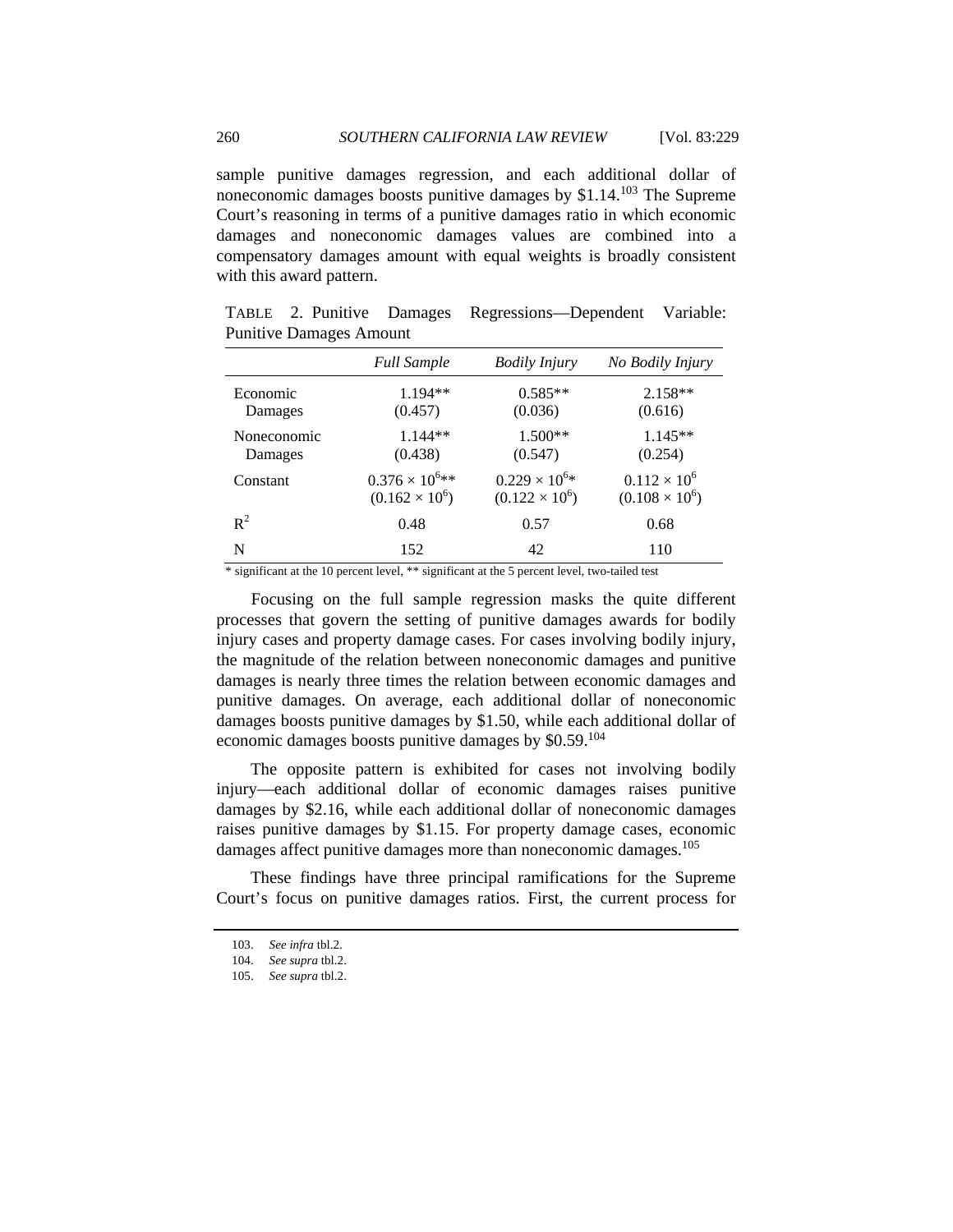setting punitive damages is not driven by a symmetric markup of economic damages and noneconomic damages, as would be observed if the concern of juries and judges was simply with establishing a ratio of punitive damages to compensatory damages rather than taking into account the components of damages. Second, for bodily injury cases, the greater influence of noneconomic damages than economic damages on the amount of punitive damages is consistent with what might be expected from the standpoint of an economic theory of deterrence. Compensatory damages do not provide fully adequate deterrence in bodily injury cases, and boosting punitive damages based on the noneconomic damages amount is consistent with providing adequate deterrence. That noneconomic damages have a larger estimated effect on punitive damages for bodily injury cases than for property damage cases is also consistent with this optimal deterrence approach. Third, the relatively larger role of economic damages in driving the punitive damages amount for property damage cases is not consistent with a deterrence hypothesis, as economic damages and noneconomic damages should have a symmetric effect if losses have been converted to equivalent financial terms.

These results are consistent with an alternative hypothesis for the way in which punitive damages awards are being set. The observed pattern may have little to do with attempts to foster optimal deterrence and may be attributable to a framing effect. The relatively greater influence of noneconomic damages in bodily injury cases and economic damages in property damage cases suggests that the damages component that is more central to the character of the loss has the greater effect on punitive damages. Thus, one can view the setting of punitive damages as being influenced by a framing effect, whereby the damages determination process is structured in terms of the damages component that looms largest in the particular case. What we do not observe is a process that is consistent with the conceptualization of appropriate punitive damages amounts in terms of punitive damages ratios. Economic and noneconomic damages are not being summed with equal weights and then used to calculate punitive damages based on some target punitive damages ratio.

## IX. CONCLUSION: PUNITIVE DAMAGES TO ESTABLISH DETERRENCE FOR CASES OF WRONGFUL DEATH

The task of establishing appropriate levels of deterrence in punitive damages contexts involving wrongful death is quite well defined, despite the nonmonetary aspect of the loss. The approach that should be taken to establish the damages formula, however, is different from that for cases